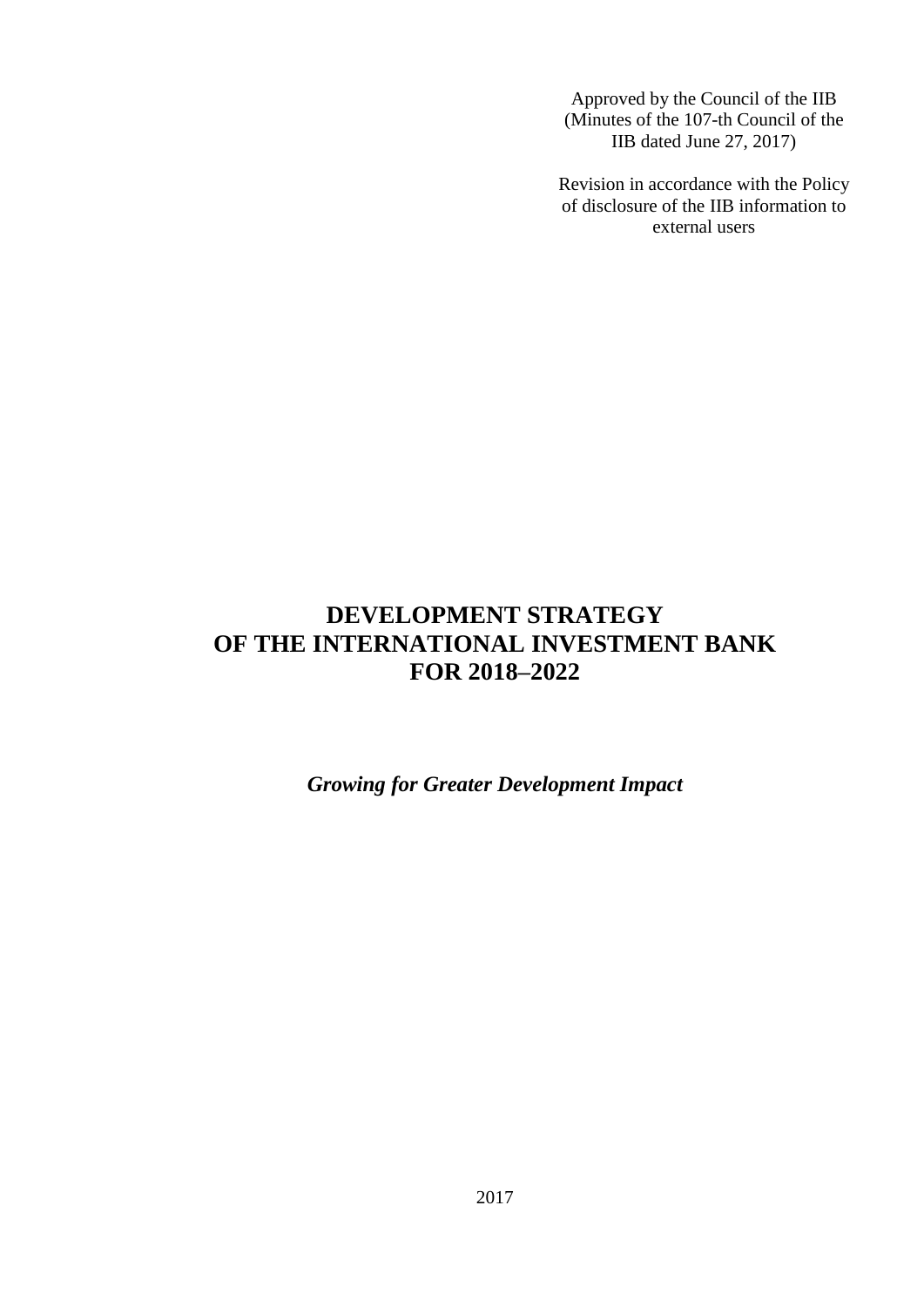# **Table of Contents**

| 1.     |                                                                                     |  |
|--------|-------------------------------------------------------------------------------------|--|
| 2.     |                                                                                     |  |
| 3.     |                                                                                     |  |
| 3.1.   |                                                                                     |  |
| 3.1.1. |                                                                                     |  |
| 3.1.2. |                                                                                     |  |
| 3.1.3. |                                                                                     |  |
| 3.2.   | Forecast for Macroeconomic Development in the Main Regions Where the Bank has a     |  |
|        |                                                                                     |  |
| 3.3.   |                                                                                     |  |
| 3.4.   | Comparative Analysis with the Reference Group of Multi-lateral Development Banks.8  |  |
| 3.5.   |                                                                                     |  |
|        |                                                                                     |  |
| 4.1.   | Becoming a significant development institution for the economies of member states10 |  |
| 4.1.1. |                                                                                     |  |
| 4.1.2. |                                                                                     |  |
| 4.1.3. |                                                                                     |  |
| 4.1.4. | Compliance with the Development Mission Through Project Selection 11                |  |
|        |                                                                                     |  |
| 4.2.1. | The Bank as an integration platform for economic and trade relations12              |  |
| 4.2.2. |                                                                                     |  |
|        |                                                                                     |  |
| 4.3.1. |                                                                                     |  |
| 4.3.2. |                                                                                     |  |
| 4.3.3. | Have the Bank's international credit rating upgraded to A- or higher13              |  |
| 4.4.   |                                                                                     |  |
| 5.     |                                                                                     |  |
| 5.1.   |                                                                                     |  |
| 5.2.   |                                                                                     |  |
| 5.3.   |                                                                                     |  |
| 5.4.   |                                                                                     |  |
| 5.5.   |                                                                                     |  |
| 5.6.   |                                                                                     |  |
| 5.7.   |                                                                                     |  |
| 5.8.   |                                                                                     |  |
| 5.9.   |                                                                                     |  |
|        |                                                                                     |  |
| 6.1.   |                                                                                     |  |
| 6.1.1. |                                                                                     |  |
| 6.1.2. |                                                                                     |  |
| 6.1.3. |                                                                                     |  |
| 6.1.4. |                                                                                     |  |
| 6.2.   |                                                                                     |  |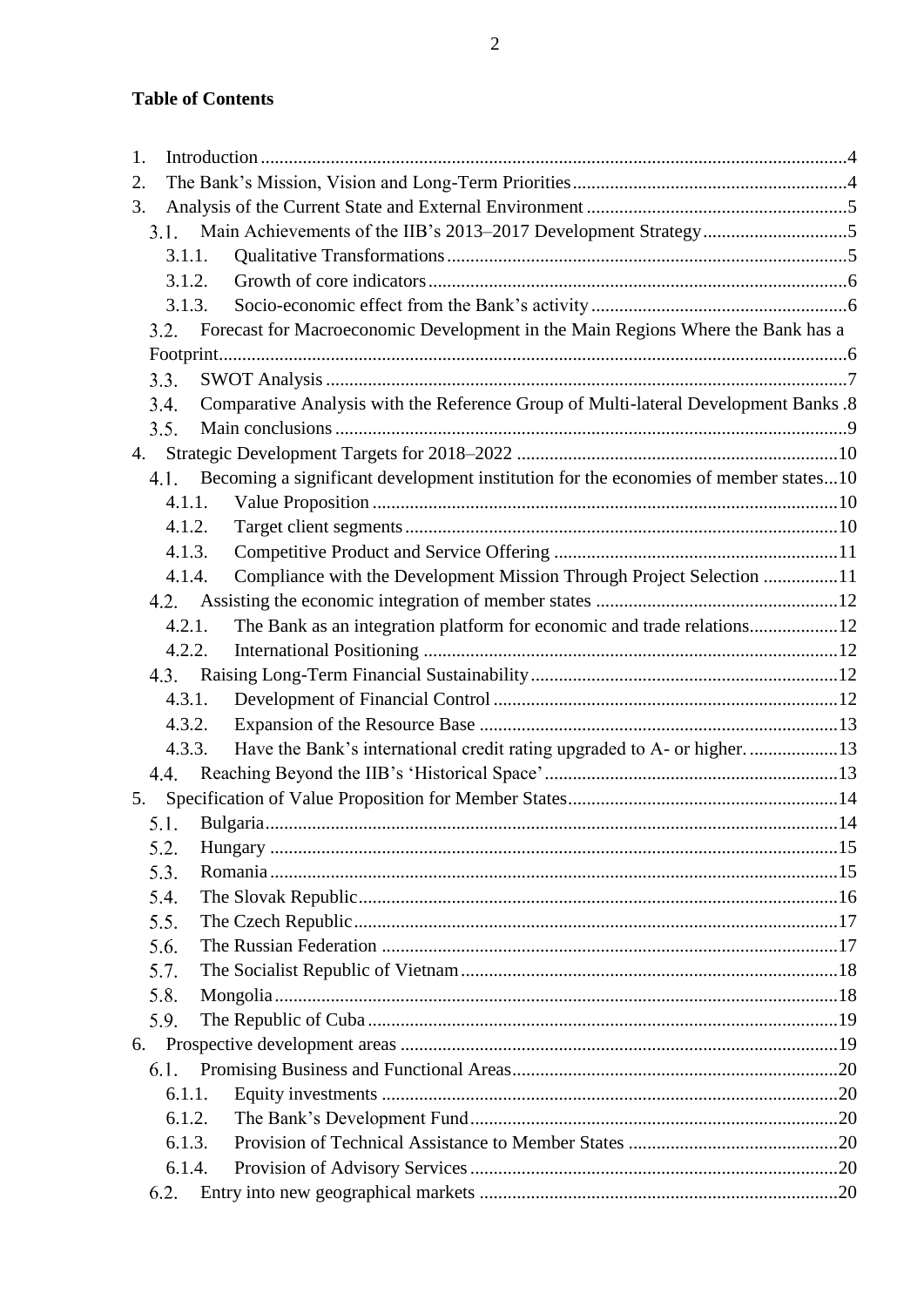| 6.2.1. |                                                                                  |  |
|--------|----------------------------------------------------------------------------------|--|
| 6.2.2. |                                                                                  |  |
| 6.3.   |                                                                                  |  |
| 7.     | The Operating Model, Including Priority Areas for its Development 22             |  |
| 7.1.   |                                                                                  |  |
| 7.2.   | Development of the ERO as the IIB's coverage platform for the European region 23 |  |
| 7.3.   |                                                                                  |  |
| 7.4    |                                                                                  |  |
| 7.5    |                                                                                  |  |
| 7.6    |                                                                                  |  |
| 7.7    |                                                                                  |  |
| 7.8    |                                                                                  |  |
| 7.9    |                                                                                  |  |
| 7.10   |                                                                                  |  |
| 7.11   |                                                                                  |  |
| 7.12   |                                                                                  |  |
| 7.13   |                                                                                  |  |
| 7.14   |                                                                                  |  |
| 7.15   |                                                                                  |  |
| 7.16   |                                                                                  |  |
| 8.     |                                                                                  |  |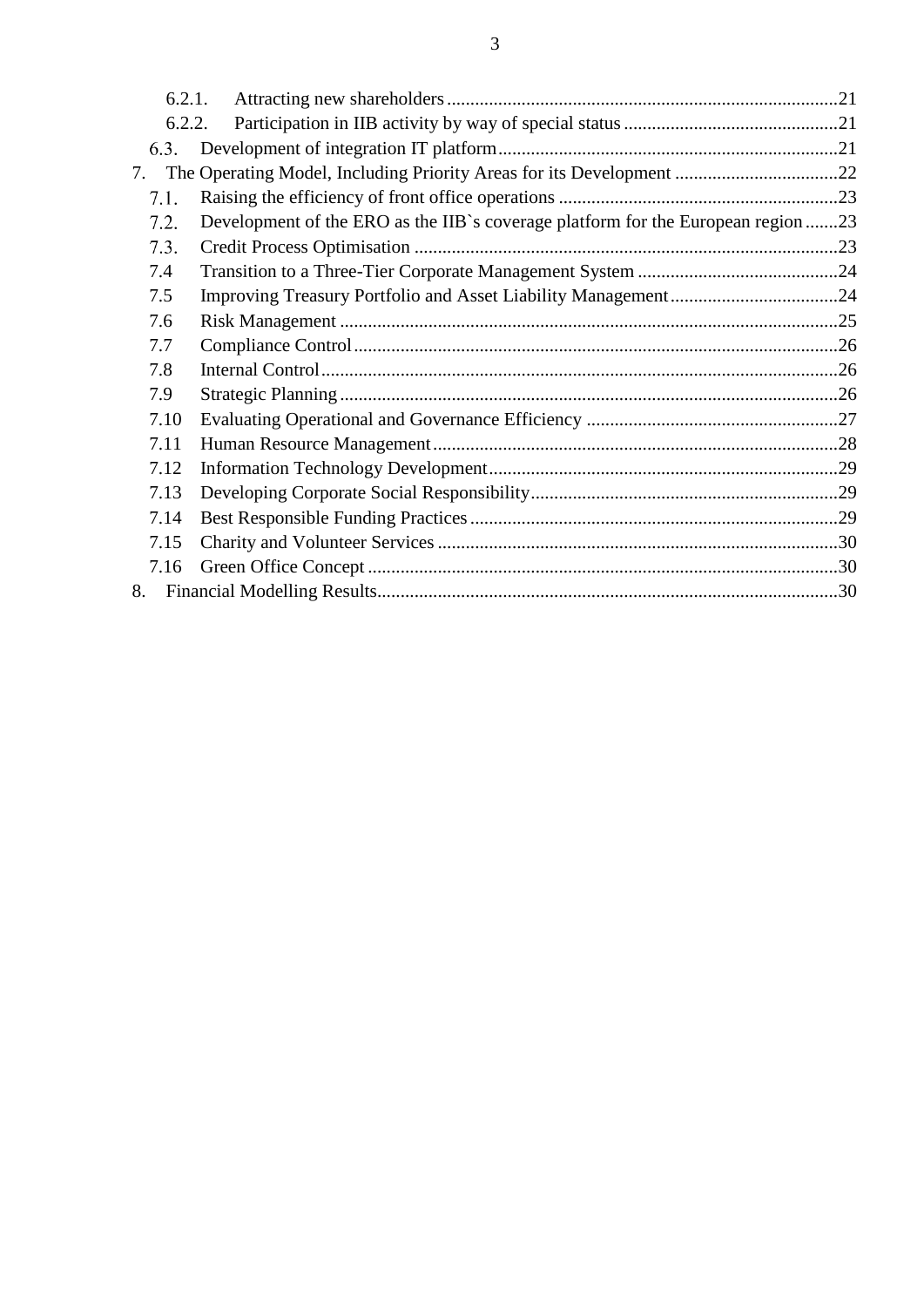#### <span id="page-3-0"></span>**1. Introduction**

About five years have passed since the 98th meeting of the Council of the International Investment Bank (November 2012, Moscow) at which the Bank's member countries unanimously approved the IIB's modernisation concept. Over that time, the Council, the Board and the team of the Bank have carried out fundamental work on comprehensive restructuring, thus implementing to a large extent the IIB's Development Strategy for 2013–2017. Thanks to the efforts undertaken, the Bank has not only successfully overcome negative trends and left behind many years of stagnation, but has also resumed concerted efforts on behalf of shareholders, delivering strong growth of assets, the loan portfolio and other key performance indicators. Most of the targets and range of actions aimed at stabilising the status and development of the Bank were successfully achieved.

The 2013–2017 Strategy was of marked anti-crisis nature, many of its measures were targeted, while the growth reported at that time was mainly attributable to the low base effect and relatively favorable external conditions at the initial stage of its implementation. The momentum gained by the Bank through the "relaunch" has gradually weakened. The situation is also complicated by rising financial, economic, and geopolitical risks, both of global and national nature.

Going forward, the Bank's development priorities require new goals to be set, the achievement of which ensure not only maintenance of the results heretofore achieved, but also transition towards sustainable growth. These guidelines are necessary both for the next five-year period (2018–2022) and over a longer horizon (until end 2032).

The main goal of the Strategy by end 2022 is to double assets while the Bank transforms into an advanced, rapidly expanding and financially sustainable multilateral development institution, as well as a recognised player on markets in target geographical areas with a significant role to play for its shareholders and key partners.

The Strategy sets forth the targets, tasks, tools and resources which are required to reach this goal and frame the Bank's strategic vision from a long-term perspective (until 2032). The document provides for two main stages: Stage 1 (2018–2019), the purpose of which is to accumulate independent resources and capabilities, and Stage 2 (2020–2022), during which the Bank plans to gain additional impulse for growth through potential paid-in capital increase subject to a separate decision to be taken by the Board of Governors of the Bank.

**For this reason, the Bank's Board, with fundamental support from shareholders, and in close coordination with them, prepared this Development Strategy of the International Investment Bank for 2018–2022 based on the Strategic Vision approved by the Council in December 2016.**

#### <span id="page-3-1"></span>**2. The Bank's Mission, Vision and Long-Term Priorities**

The IIB's 2018–2022 Development Strategy hinges on the need to further adapt the mission, vision and long-term priorities of the institution to the current interest and needs of its member states, while remaining oriented toward external counterparties and investors.

#### **Mission**

Over the past decades, the Bank's main mission was *"to provide loans on commercial principles in order to execute joint investment projects and development programmes in the Bank's member states and also to develop their national economies***".**

Under fundamentally different political and global economic conditions, the IIB's mission requires fine-tuning. Nonetheless, the Bank retains its focus on tasks related to promoting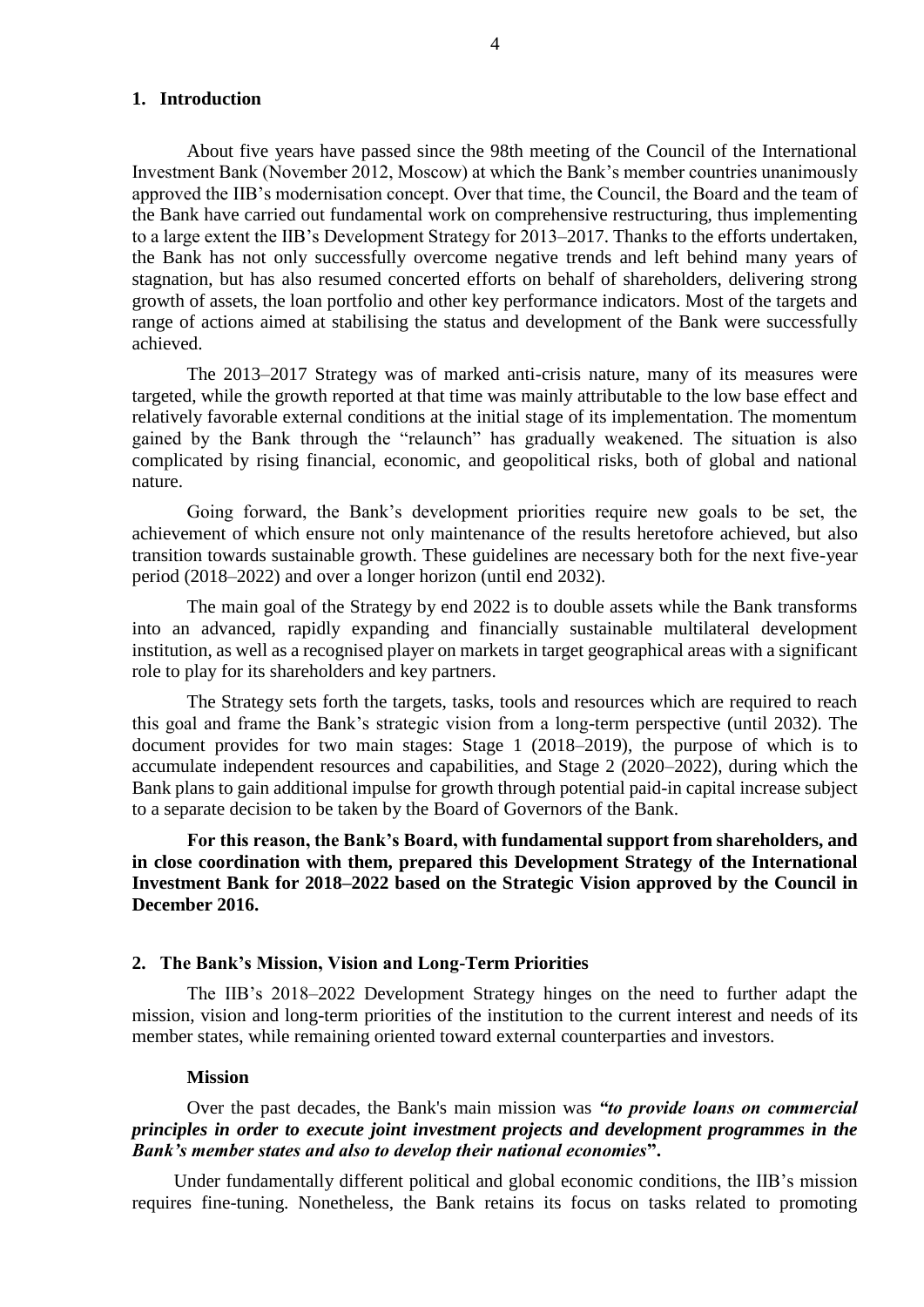economic growth, raising the competitiveness of national economies, expanding trade relations, and supporting investment in the interests of member states.

As a result, the Bank sees its renewed mission as that of *"facilitating connectivity and integration between the economies of the Bank's member states in order to ensure sustainable and inclusive growth, competitiveness of national economies, backed by the existing historical ties"*.

### **Vision by End 2022**

By the end of 2022, the IIB aims to:

- become an acclaimed niche lending institution capable of executing medium-sized projects to promote the development of the national economies of member states.

- put forward a recognisable value proposition on the markets of member states, play a prominent role in supporting financial transactions both between them and third countries, which includes funding export/import operations and investment.

- run a partnership network in each member state on the basis of long-term mutually advantageous relationships;

- achieve long-term financial sustainability;

- demonstrate sustainable profitability through its core activity;

By the end of 2022 the Bank will have laid the groundwork for its long-term priorities related to the two subsequent cycles of strategic planning until the end of 2032.

#### **Long-Term Priorities Until End 2032**

By the end of 2032 the Bank should become:

- a medium-sized development bank in its target geographical areas with a broad product and service offering;

- a full-fledged player in member states and in the global community of international development institutions;

- a major platform providing financial, foreign trade and investment ties between member states and their companies;

- an attractive strategic investment target;

- a respected and attractive employer for banking and finance professionals;

#### <span id="page-4-1"></span><span id="page-4-0"></span>**3. Analysis of the Current State and External Environment**

### **Main Achievements of the IIB's 2013–2017 Development Strategy**

Before the end of 2017, the Bank managed not only to overcome a period of stagnation, but also reached considerable success in virtually all areas of its core activity, thus laying the basis for transition to the following strategic stage of its development.

#### **3.1.1. Qualitative Transformations**

<span id="page-4-2"></span> Assignment of investment grade ratings with a Stable outlook from leading international rating agencies – Fitch Ratings (BBB), Moody's Investors Service (Baa1),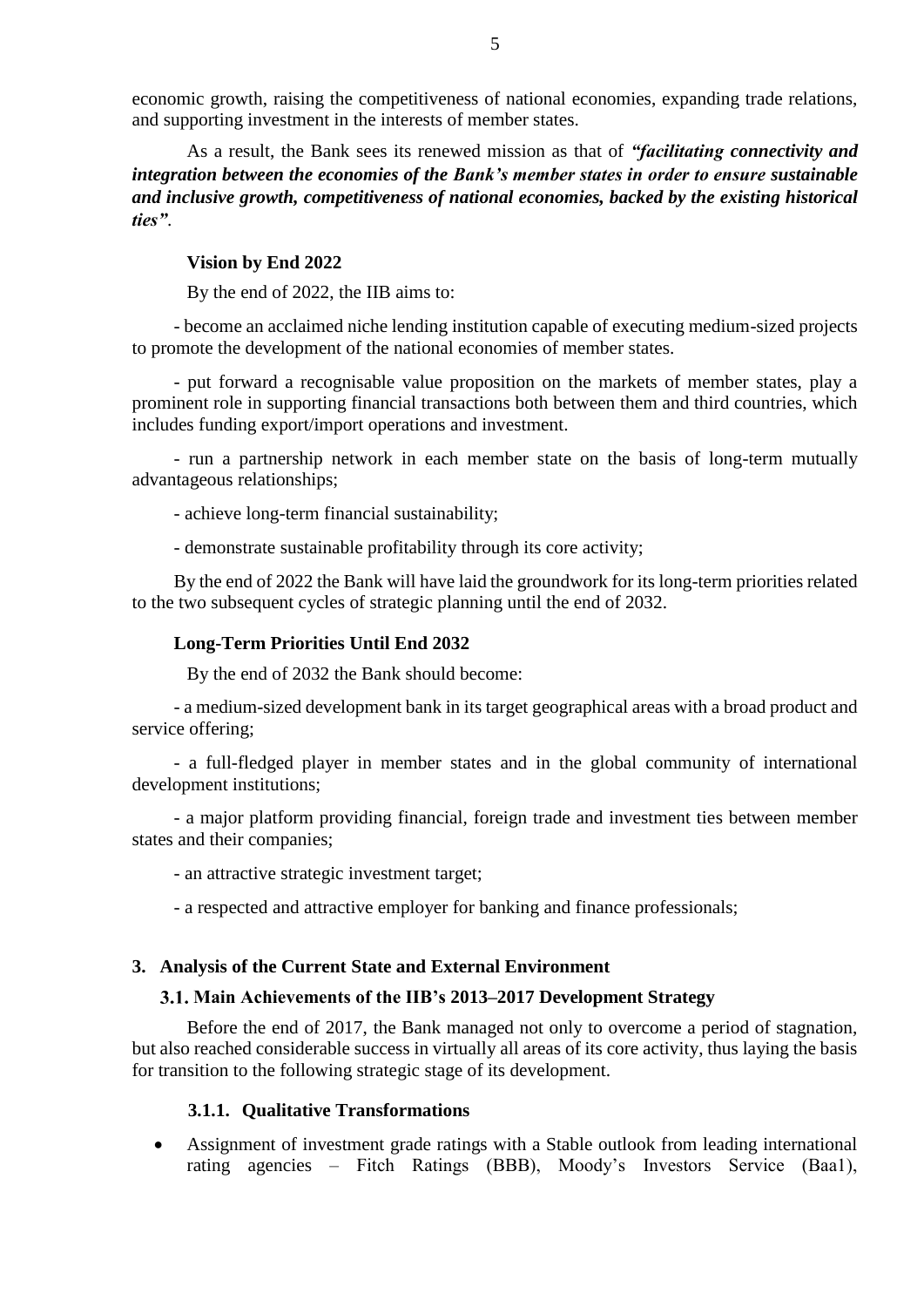Standard&Poor's (BBB), and also from the Chinese agency Dagong  $(A)^1$ ;

- Building an advanced risk management, assets\liabilities management and compliance control system;
- Expanding the Bank's product offering through direct funding, intermediated financing, trade financing products and bank guarantees, including target support programmes;
- Coordination with and approval by all shareholders on the amendments made to the IIB's founding documents and phasing in a three-tier corporate management system;
- Building a qualitatively new organisational structure based on best international practices;
- Restoring Hungary's membership with the IIB, and opening a European Regional Office in the Slovak Republic;
- Increasing the Bank's recognition in the reference group of development institutions and on international markets as a whole;
- Issuing bonds in member states, both in euros and national currencies;
- Introducing IT systems that meet advanced requirements: a new automated banking system (ABS), a customer relationship management (CRM) system, an electronic document management (EDM) system, and automation of key business processes;
- Implementing corporate social responsibility (CSR) principles;
- Assigning non-core activity related to management of the real estate assets owned by the Bank to its subsidiary IIB Capital.

# **3.1.2. Growth of core indicators**

- <span id="page-5-0"></span> During the implementation period of the IIB's Development Strategy from 2013 until 2017, the Bank's assets have grown almost 2.5-fold, reaching EUR 881 mn at end of 2016.
- As regards support for priority sectors of the economy of member states, loan agreements were signed for a total of about EUR 670 mn (over EUR 650 mn was allocated). The total value of SME support projects under intermediated financing totaled about EUR 200 mn, of which over EUR 170 mn was allocated.
- In line with implementation of a decision of the 99th meeting of the IIB Council (June 2013), the paid-in authorized capital of the Bank was increased (by EUR 31.7 mn and EUR 76.1 mn through retained earnings from previous years). An additional EUR 40 mn paidin capital increase resulted from Hungary entering the Bank's authorised capital.

# **3.1.3. Socio-economic effect from the Bank's activity**

<span id="page-5-1"></span>As part of the 2013–2017 Strategy, the Bank's core area of activity aimed to facilitate socio-economic development of member states, including: SMEs, export/import, agriculture, manufacturing, infrastructure projects, alternative energy / energy-saving technology and environmental protection.

## <span id="page-5-2"></span>**Forecast for Macroeconomic Development in the Main Regions Where the Bank has a Footprint**

At the stage when this document was drafted, the Bank estimated the outlook for growth of the global economy until 2021 in the range of 3.4–3.8% depending on expectations for the pace of recovery in leading developed and emerging economies around the world. Negative risks for

1

<sup>&</sup>lt;sup>1</sup> Rating data are shown as of 01 June 2017.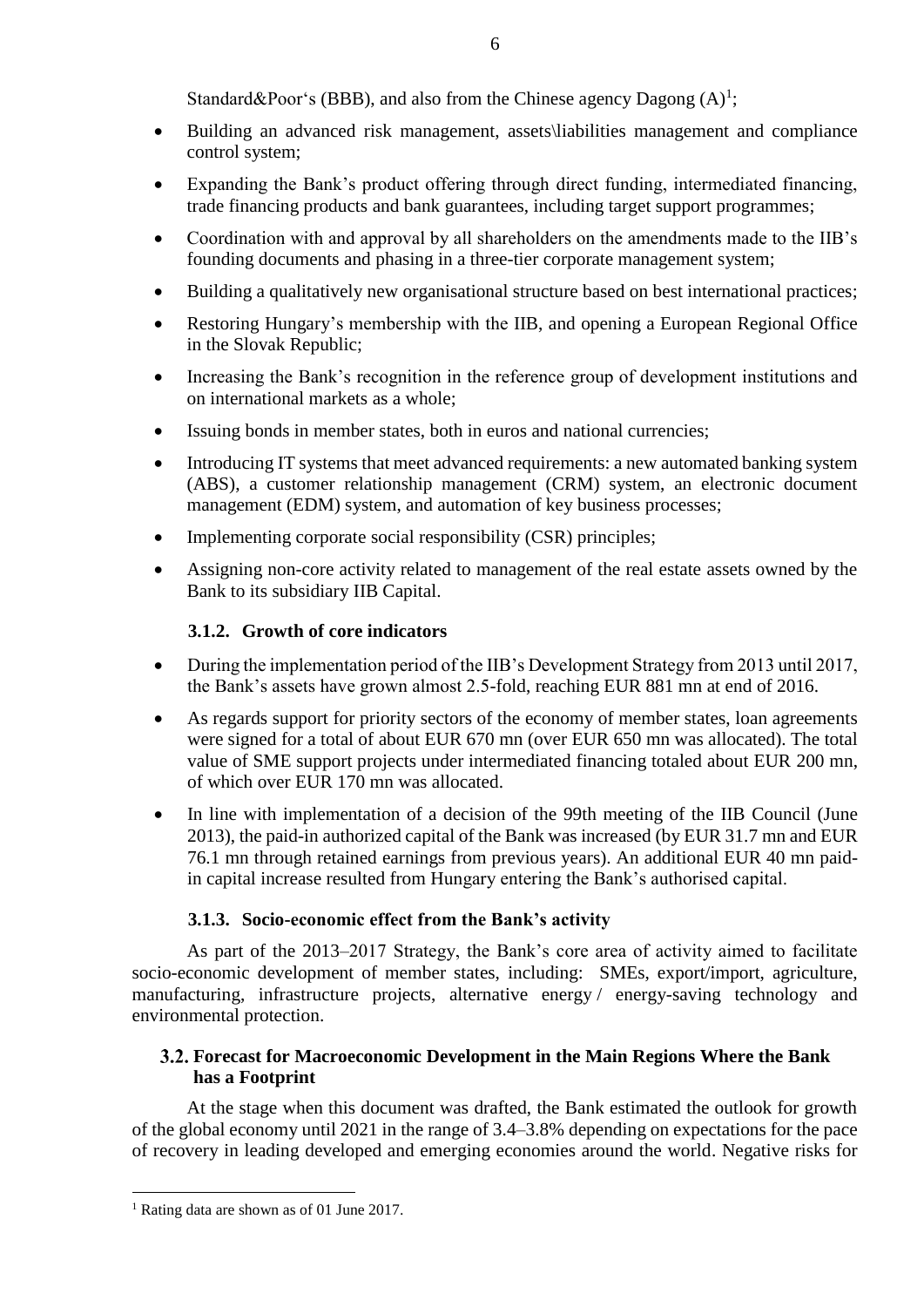expansion of the global economy include the possibility that some countries could shift toward protectionism, tougher than expected global financial conditions, rising geopolitical tension and a sharper slowdown in growth of the Chinese economy.

Eurozone growth is estimated in the range of 1.5-1.6%, whereas the growth forecast for the EU as a whole ranges from 1.7 to 1.8%. In the long term, the potential intensification of populist and protectionist tendencies could exert a negative impact on the political future of the EU. Brexit, as well as the political and economic disparity caused by this movement, could also give rise to protectionist trends in other countries and hinder globalisation processes.

The outlook for the macroeconomic and geopolitical environment is estimated by the Bank in the aggregate across the main geographic areas where the Bank has a footprint, i.e. Central and East Europe, the Russian Federation, East and South-East Asia, Latin America, and the Caribbean:

As a result, the Bank's main external challenges as part of the Strategy are:

- Low pace of economic growth in a number of its target regions of presence;
- Fierce competition on the medium-term lending market;
- A limited number of bankable development projects and lucrative projects in general;
- Low interest rate level in a number of member states:
- Investor sentiment and behavior depend on price trends for tradable commodities;
- Fluctuations between the Bank's main operating currencies.

Nonetheless, the economic forecast for the Bank's member states is positive, although GDP growth for most of them is expected to take place amid a budget deficit<sup>2</sup>.

## <span id="page-6-0"></span>**SWOT Analysis**

SWOT analysis performed by the Bank in tandem with external consultants makes it possible to identify key strengths and weaknesses, as well as opportunities and threats that were taken into account when the new Strategy was prepared.

| <b>Strengths</b>                                  | Weaknesses                                                               |
|---------------------------------------------------|--------------------------------------------------------------------------|
| • Multilateral institution status and the ability | • Relatively small size of assets, which limits                          |
| to operate in various jurisdictions and           | the ability to independently implement large                             |
| various currencies;                               | projects;                                                                |
| • Historical economic relations between the       | • Dependence of the Bank's growth on the                                 |
| Bank's shareholders;                              | size of its paid-in capital;                                             |
| • A small number of member states, which          | • Relatively low credit rating of a number of                            |
| means a high weight of each shareholder in        | member states, which impacts the cost of                                 |
| the decision-making process;                      | raising funds;                                                           |
| • A footprint in three of the world's macro-      | • Relatively high cost of attracting and                                 |
| regions;                                          | lending funds compared to competitors;                                   |
| • Investment credit ratings from Fitch,           | • Insufficient recognition among the business                            |
| Moody's, S&P, and Dagong (China);                 | community and governmental agencies of                                   |
| • Individual approach to customers when           | IIB member states;                                                       |
| structuring deals;                                | • High transaction costs due to operations in<br>multiple jurisdictions. |

<sup>2</sup> GDP forecast – based on International Monetary Fund (IMF) data

1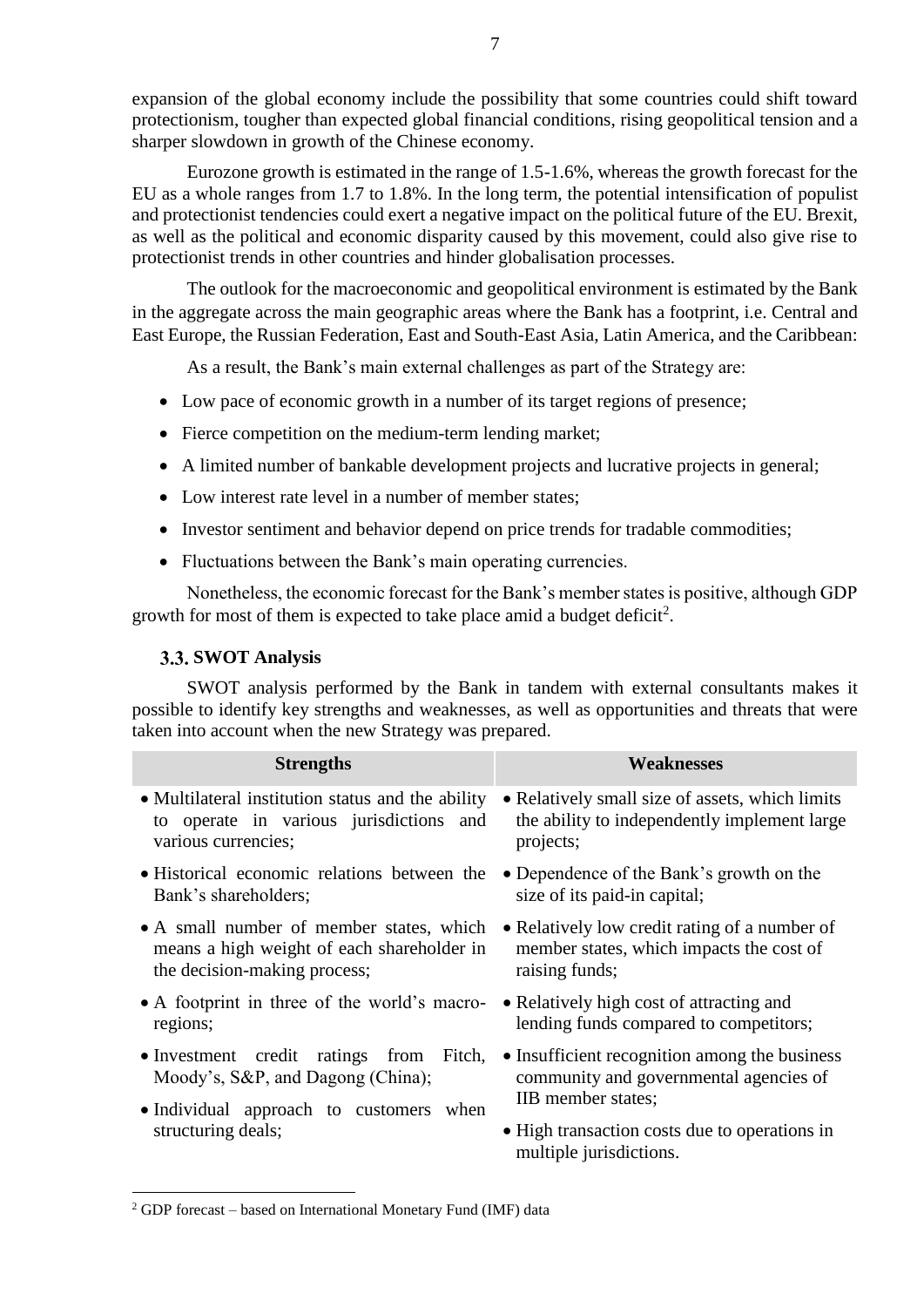- A scalable operating platform built on an efficient organisational model with high level of automation, efficient risk management and compliance control systems;
- A flexible system for participation in the Bank's activities, including via special statuses.

<span id="page-7-0"></span>**Banks** 

| <b>Opportunities</b>                                                                                                                                                                  | <b>Threats</b>                                                                                                                                      |  |  |  |  |  |
|---------------------------------------------------------------------------------------------------------------------------------------------------------------------------------------|-----------------------------------------------------------------------------------------------------------------------------------------------------|--|--|--|--|--|
| • Raise the Bank's role in arranging of co-<br>financing;                                                                                                                             | • Limited growth potential and return to the<br>period of stagnation due to an insufficient                                                         |  |  |  |  |  |
| • Increase the proportion of development<br>projects in the portfolio;                                                                                                                | resource base;<br>• Limited access to attract resources on                                                                                          |  |  |  |  |  |
| • Participate in large projects and provide<br>long-term financing;                                                                                                                   | financial markets due to exogenous factors;<br>• Material political and economic changes in<br>the countries where the Bank conducts<br>operations; |  |  |  |  |  |
| • Expand the available range of products and<br>services, (for example, investment funds                                                                                              |                                                                                                                                                     |  |  |  |  |  |
| and advisory services);                                                                                                                                                               | • Intensification of geopolitical risks;                                                                                                            |  |  |  |  |  |
| • Expand capabilities to raise funds on capital<br>markets of the member states and other<br>countries in order to lower the cost of<br>funding and to diversify the investors' base; | • Force majeure.                                                                                                                                    |  |  |  |  |  |
| • Provide funding in various currencies,<br>including the national currencies of member<br>states;                                                                                    |                                                                                                                                                     |  |  |  |  |  |
| • Further expansion of geographical presence,<br>in particular by development of regional<br>divisions;                                                                               |                                                                                                                                                     |  |  |  |  |  |
| • Entry into the Bank of new shareholders,<br>participation in its activity on the basis of<br>special statuses;                                                                      |                                                                                                                                                     |  |  |  |  |  |
| • Participation in state support programmes<br>for priority sectors of the economy;                                                                                                   |                                                                                                                                                     |  |  |  |  |  |
| • Attract target funding from other<br>international financial institutions (IFIs) to<br>be used subsequently for project financing;                                                  |                                                                                                                                                     |  |  |  |  |  |
| • Increase the Bank's role in facilitating<br>economic integration between member<br>states;                                                                                          |                                                                                                                                                     |  |  |  |  |  |
| • Raise the IIB's credit ratings.                                                                                                                                                     |                                                                                                                                                     |  |  |  |  |  |
|                                                                                                                                                                                       | 3.4. Comparative Analysis with the Reference Group of Multi-lateral Development                                                                     |  |  |  |  |  |

In order to perform a more complete assessment of its development potential, the IIB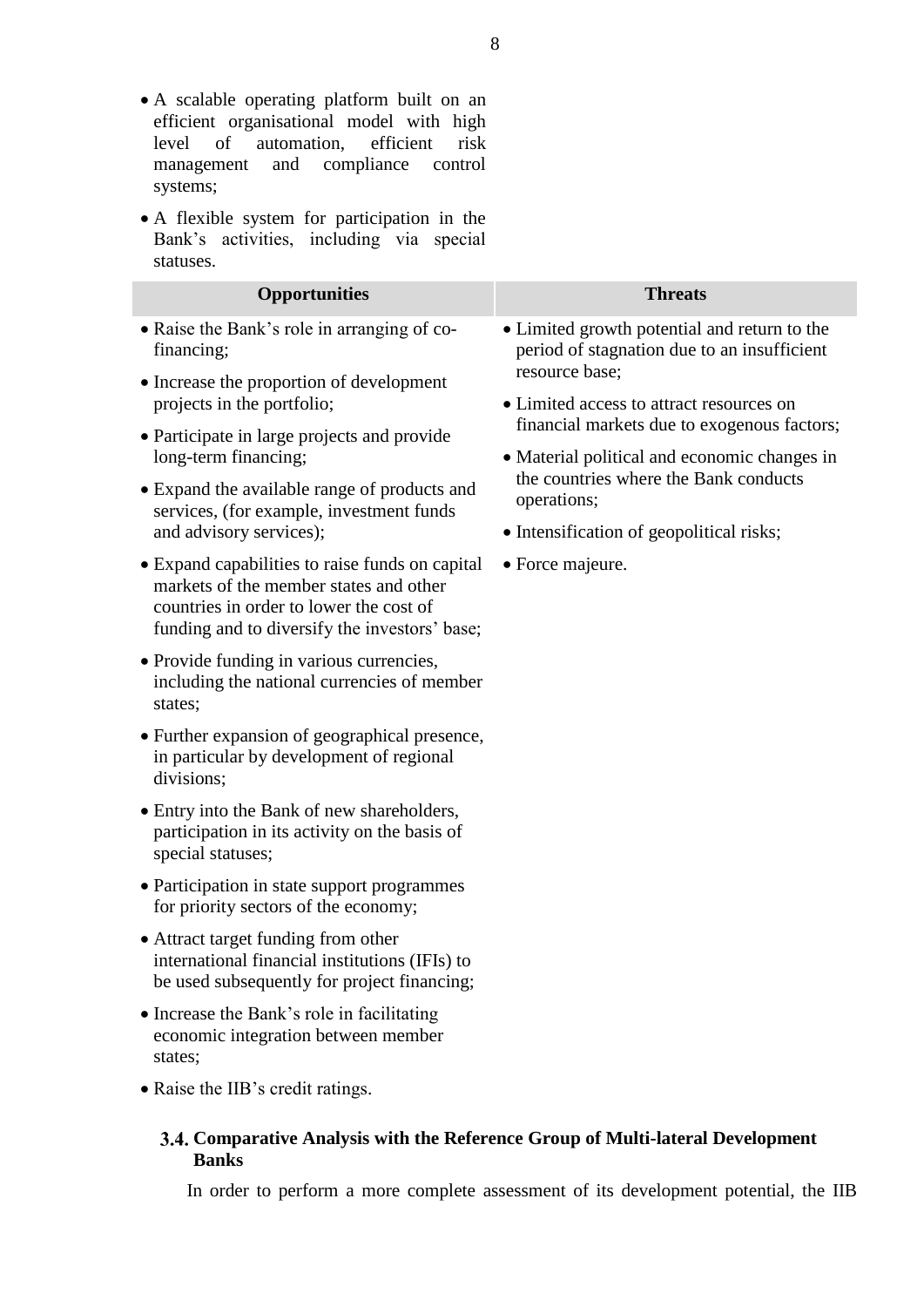jointly with the Word Bank conducted a comprehensive analysis with the reference development institutions.

Main conclusions:

- The Bank focuses on similar sectors and industries:
- The Bank has a similar range of products and services;
- The Bank runs a similar (centralised) operating model.

In addition:

- The Bank has lower credit ratings and, therefore, the cost of funding is higher compared to the reference group;
- The Bank's assets are smaller in size than the group average;
- The Bank does not have political agenda that is common to all member states.

*This situation creates formidable challenges for the Bank that most international development institutions do not face:*

- ensuring considerable growth of assets, including the resource base, in the medium-term, thus helping the Bank to achieve financial sustainability;
- necessity to compete in the segments with a large number of players, including international and national development banks, as well as large commercial banks;
- ensuring break even on transactions amid challenging market conditions and with limited support from shareholders.

### <span id="page-8-0"></span>**Main conclusions**

During implementation of the 2013–2017 anti-crisis Strategy the Bank completely overhauled its core activity, settled its existing debt, created a scalable operating platform and achieved positive financial results.

The key strategic challenge at this stage of development involves growing assets while preserving their high quality.

In the medium term, the reality of the external environment would appear to be rather unfavourable (low pace of economic growth, high competition on lending markets, low interest rates, decreased budget spending, and high market volatility). This situation is also complicated due to the specific national conditions of member states, as well as the diversity of their economic and political agendas.

Nonetheless, the IIB holds a large number of substantial comparative advantages, making the Bank confident about its success in implementing this Strategy (backed by historical economic ties, an effective operating platform, and flexibility in the decision-making process).

A fundamental specificity of the Bank compared to the peer reference group is the absence of a unifying political platform. For this reason, active shareholder support is a crucial component for Strategy implementation as regards:

- involvement in the implementation of the Strategy;
- engaging the Bank in the development programmes of member states, including national and municipal programmes;
- providing the Bank with necessary support, which includes promotion in national and international financial circles, as well as expansion of the existing partnership network;
- providing the Bank with the necessary resources, including financial resources.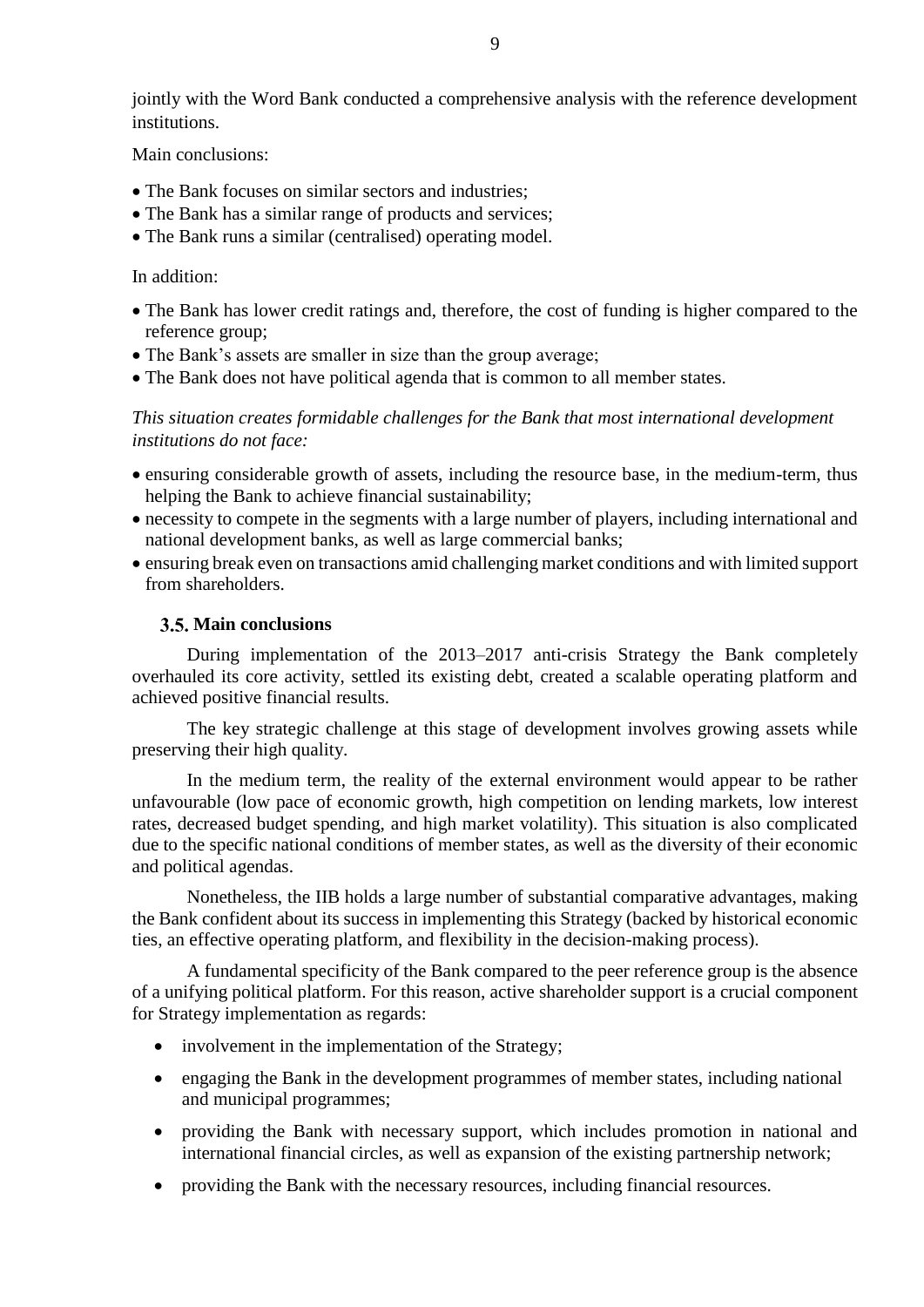<span id="page-9-0"></span>Taking into account macroeconomic forecasts for the target geographical areas, the high level of competition, and the need to significantly grow assets with limited support in terms of resources from the member states, the key development priority is to strengthen business orientation in the Bank's activity, as follows:

- Scaling up the Bank's footprint on the markets of member states, first and foremost through its loan portfolio, documentary and trade operations;
- Expanding the Bank's products and service offering;
- Enlarging the geographical scale of operations by entering new markets for the benefit of member states;
- Possible expansion of the current shareholder structure in order to broaden the geographical footprint of operations, the resource base, and the existing competencies.

This priority is being transformed into subsequent detailed strategic targets during the validity of this Strategy.

# <span id="page-9-1"></span>**Becoming a significant development institution for the economies of member states**

The Bank's significance for member states is defined by its competitive value proposition, which is tailor-made and relevant for each target geography. The IIB's value proposition will take into account the specific features of each market and its various segments/niches, including the competitive environment, and is based on its actual advantages in providing one or another product or service.

In line with the World Bank's analysis, the Bank's value proposition is underpinned by a multiple in the range of 2.5–3x, which is consistent under international practice with the average ratio between the investments of member states in the equity of development banks and the economic effect from their operations on member state markets.

# **4.1.1. Value Proposition**

- <span id="page-9-2"></span>• Provide mid-term, long-term and equity financing for projects relevant for innovative development of the national economies of member states;
- Cover long-term risks in sectors that experience a shortage of financing from other sources due to challenging operating conditions, through a number of means, including guarantees;
- Allocate direct financing / coverage of target risks for financial institutions in member countries, including in the area of trade financing;
- Joint financing of long-term investment projects in collaboration with national development banks and IFIs;
- Finance mid-term and long-term investment projects to be implemented both by players from member states beyond their borders, and by foreign investors in the territory of member states;
- Financing of export/import operations between the Bank's member countries and also between member countries and third countries.
- Provision of Advisory Services and Technical Assistance.

# **4.1.2. Target client segments**

<span id="page-9-3"></span>*Target client segments include:*

- Mid-sized companies with annual revenue ranging from EUR 30 to 100 mn;
- SMEs with a turnover of up to EUR 30 mn intermediated financing via national financial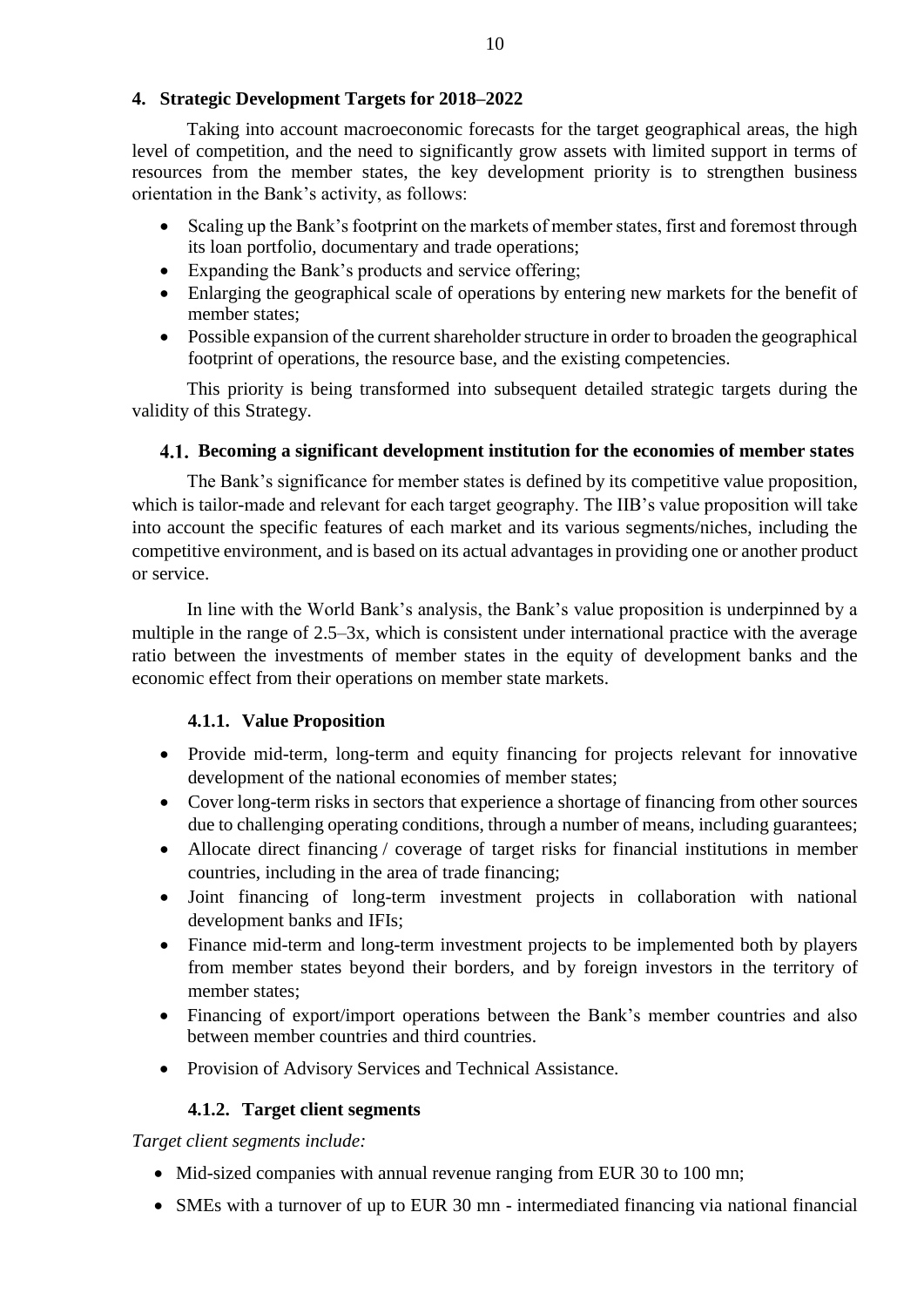institutions;

- Large companies with revenue exceeding EUR 100 mn or infrastructure projects syndicated financing or joint financing with other players;
- National financial institutions, including those that operate in the area of trade financing.

# *Priority industries and sectors*

- Energy (including small-scale and renewable power generation);
- Machine engineering and technology;
- Agriculture and food production;
- Transport and logistics;
- Biotechnology;
- Pharmaceuticals and medicine;
- The financial sector (including SME support).

*Main Criteria for Selecting Target Projects:*

- Location in the territory or close business ties with one or several member states;
- Projects aimed at facilitating economic and social integration of member states (export/import, exchange of experience and technology);
- Companies engaged in foreign trade activity (exporters/importers);
- Manufacturing enterprises with high added value of production;
- Infrastructure and social projects;
- High-tech companies, innovation and modernisation projects;

# **4.1.3. Competitive Product and Service Offering**

- <span id="page-10-0"></span>Mid-term and long-term project financing, including cross-border transactions;
- Mid-term and long-term syndicated financing, participation and/or initiation;
- Special-purpose intermediated financing through partner banks aimed at SME sector development;
- Financing export/import operations, including in collaboration with export credit agencies and export/import banks;
- Financing of trade operations (including trade related loans);
- Providing mezzanine financing, subordinated loans;
- Rendering advisory services, including those related to specific deals;
- Financing public-private partnerships;
- <span id="page-10-1"></span>• Engaging in equity financing.

# **4.1.4. Compliance with the Development Mission Through Project Selection**

- Development of cooperation and integration assistance;
- Assessment of the socio-economic and multiplier effect from financed projects;
- Evaluation of the impact from projects carried out on the environment and society;
- New job creation, improvement of employment conditions, raising the standard of living and developing human potential;
- Development of social infrastructure and improvement of the population's access to basic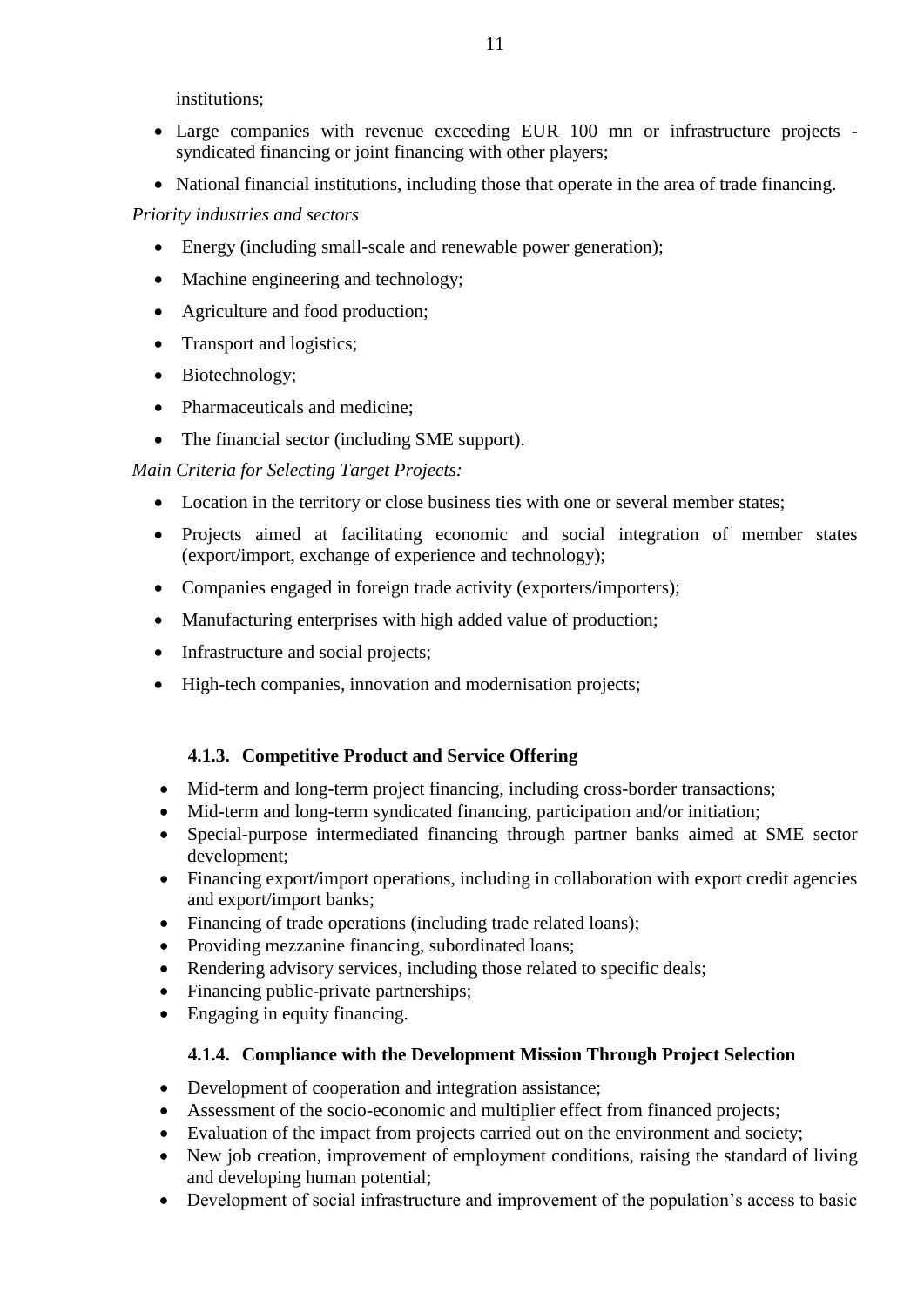services, including education, health care, energy supply, housing and utilities, and transport;

• Positive environmental impact including the reduction of harmful atmospheric emissions, renewable energy, power and water conservation and more efficient use of natural resources;

## <span id="page-11-0"></span>**Assisting the economic integration of member states**

## **4.2.1. The Bank as an integration platform for economic and trade relations**

<span id="page-11-1"></span>In its activities, the IIB leverages historical economic ties between member states and strives to develop economic integration. The Bank should become a platform capable of carrying out foreign economic activity between member states and their partners in a wide range of areas.

As part of projects with an external economic component, an important role is assigned to joint operations with regional development institutions, as well as leading trade platforms.

## **4.2.2. International Positioning**

<span id="page-11-2"></span>In order to raise its status in the international financial community, and also promote itself in the business environment, in target geographical areas, the Bank intends to strengthen its operations in the following areas:

- Conduct in-house public events aimed at assisting the economic development of the member states and participants with special status;
- Sponsor events, initiatives and programmes;
- Release regular IIB research and information materials (opinion maker, expertise delivery, and market expert).

The IIB will continue to develop relations with chambers of industry and commerce, export associations and other business associations, as well as state authorities and institutions, including trade missions, embassies, export support institutions and specialised intergovernmental committees.

The Bank will continue its practice of holding open meetings of the IIB Council, international business forums in member states, "IIB Days", regular meetings of the Club of Ambassadors of the IIB's Member States, send business missions to countries, and run special events for the participants of foreign economic activity and potential investors at the Bank's headquarters.

# <span id="page-11-3"></span>**Raising Long-Term Financial Sustainability**

Achieving financial sustainability is a key requisite for successful functioning and development of the Bank not only during the implementation of this Strategy, but also in a longerterm perspective. In line with this strategic task, the Bank intends to considerably strengthen activities in the following areas:

# **4.3.1. Development of Financial Control**

- <span id="page-11-4"></span>• Monitoring the profitability of the Bank's operations;
- Providing sufficient returns with a reasonable risk level;
- Forecasting the Bank's short-term development horizon and taking corrective decisions based on the forecast data;
- Regularly identifying the key factors affecting the Bank's financial standing.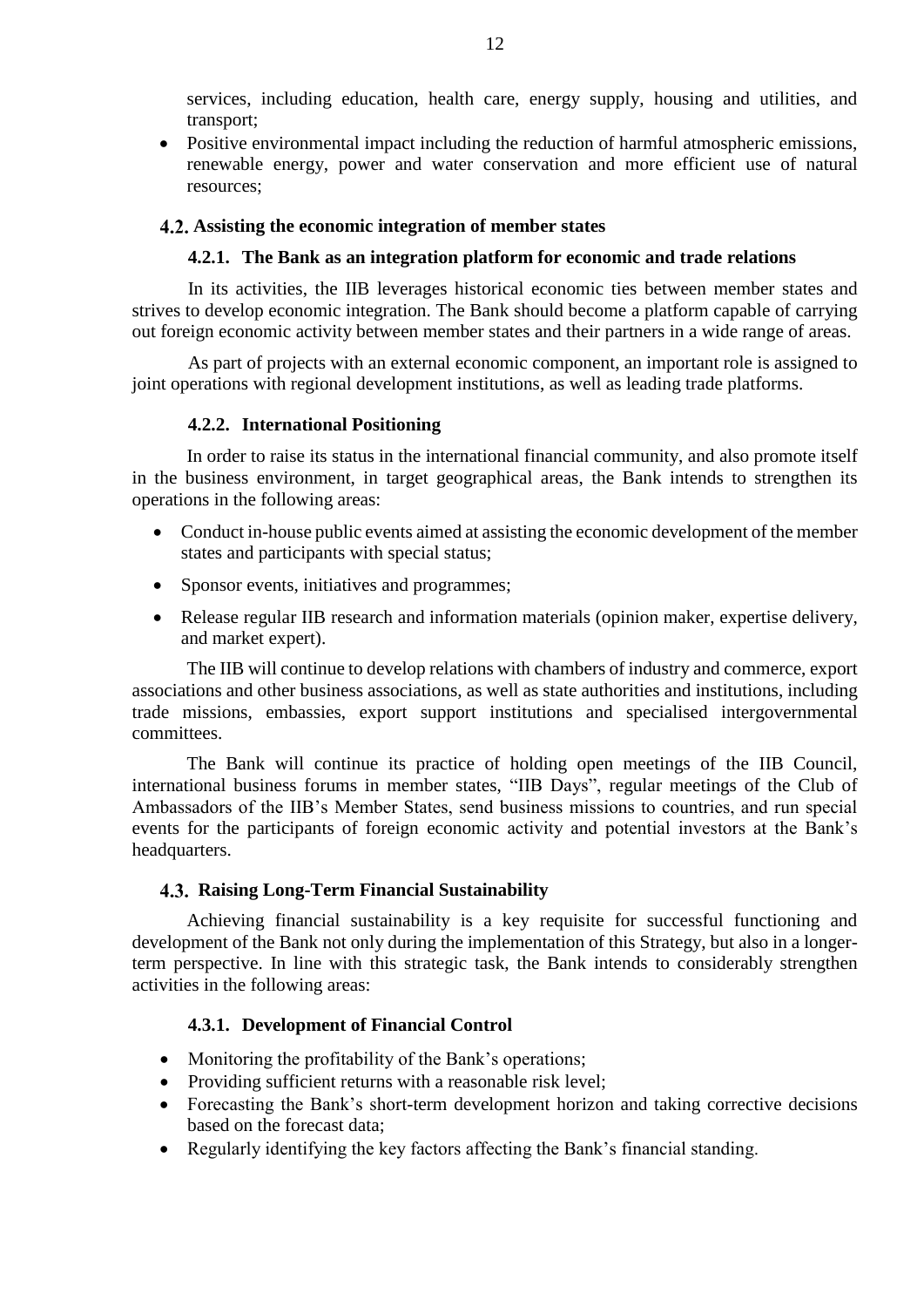# **4.3.2. Expansion of the Resource Base**

<span id="page-12-0"></span>Based on the development forecast for its loan portfolio, the Bank plans to accrue liabilities while seeking guidance from the following principles:

- Ensuring the diversification of loan portfolio;
- Raising funds for longer terms while lowering the cost;
- IIB's bond issues on member state national markets (Bulgaria, the Czech Republic, Hungary, Vietnam and Mongolia);
- Increasing the number of counterparties and investors;
- Broadening the range of fundraising tools;
- Solidifying the Banks's reputation as a trustworthy and transparent partner;
- Issuing a debut Eurobond with the minimum required volume of EUR 300 mn.

# **4.3.3. Have the Bank's international credit rating upgraded to A- or higher.**

<span id="page-12-1"></span>The Bank aims to be assigned at least an A- rating from an international rating agency, primarily by executing the following tasks:

- Growth and diversification of its loan portfolio;
- Monitoring and management of the level of troubled assets;
- Diversification and enhancement of the quality of its treasury portfolio;
- Control over capital adequacy, financial leverage and risk profile.

# <span id="page-12-2"></span>**Reaching Beyond the IIB's 'Historical Space'**

A strategic vector for the Bank's development is to expand the IIB's historical footprint by drawing in new participants. The principal objectives of admitting new members are:

- Gaining access to new markets and clients;
- Obtaining new financial resources and other forms of support;
- Growth of assets and the loan portfolio:
- Gaining professional skills and expertise;
- Improving Bank's credit ratings;
- Ensuring complementarity of new and existing members.

In the process of admitting new members, the Bank will be guided by a number of principles:

*The principle of rationality*

- Expansion is not an end in itself and is not of formal nature;
- The decision to attract each new party must have the proper financial and economic justification, taking into account the current and future financial status of the IIB and to be made taking into account all pros and cons of potential expansion;
- The expansion should meet the interests of the Bank's members favor further development of the IIB and the economies of its member states;
- Potential candidate shares Bank's mission, vision and mandate.

# *The principle of multi-tier (multi-option) participation*

- Participation in the Bank's activity may be carried out in various formats: full-fledged membership and special status;
- The ability to select the most suitable level of rights and obligations will make it possible to expand the circle of potential participants of the expansion process.

*The principle of multi-speed participation*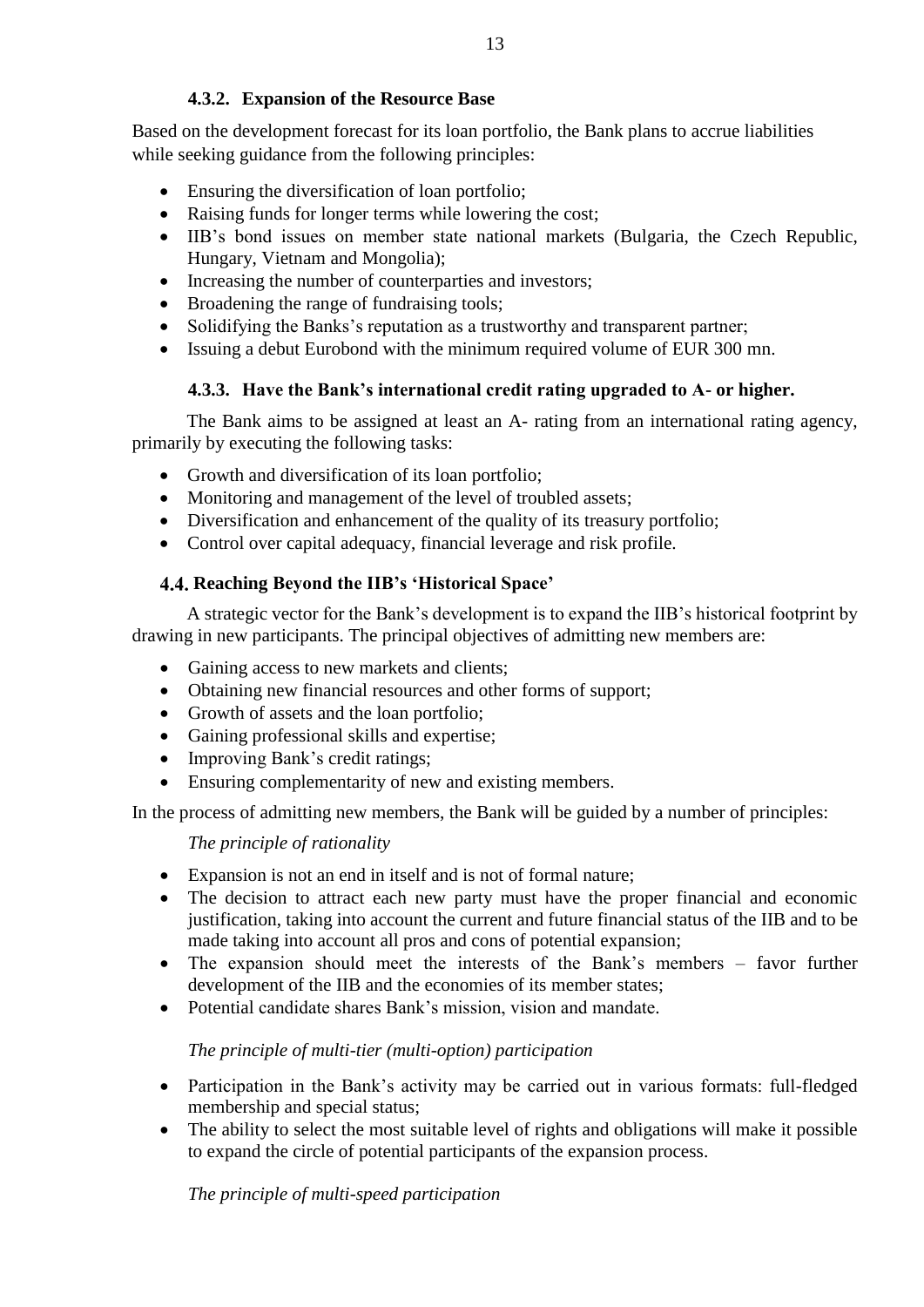A party with assigned special status in the Bank with the consent of current shareholders may raise the level of its participation up to full-fledged membership.

## <span id="page-13-0"></span>**5. Specification of Value Proposition for Member States**

The markets of the Bank's member states vary in terms of GDP performance, growth forecasts, and fundamental economic drivers. Consequently, the Bank's value proposition will be tailor-made for each target geographical area. Thus, the key components of the value proposition may be summarized as follows:

- Provide direct financing and bank guarantees both to financial institutions and real sector companies. The top priorities in this area will be the markets of Russia, Mongolia and Vietnam, as well as European countries on a selective basis (primarily Bulgaria and Romania);
- Provide intermediated financing on certain markets for the purpose of SME financing. The top priorities in this area will be the markets of Mongolia, Vietnam, Russia, and Cuba;
- Finance export/import deals with the participation of clients from member states. These deals may be structured in collaboration with export credit agencies, development banks and other players on national financial markets. The top priorities in this area are markets of the European region, mainly the Czech Republic, Slovakia, and Hungary;
- Provide trade financing and money market instruments to financial institutions of member states. This area may be successfully rolled out for all member states.
- The target size of the various transactions ranges from EUR 10 to 20 mn (the lower threshold being EUR 5 mn, while the upper threshold is EUR 100 mn pending approval by the Bank's Board of Governors);
- Loans will also be allocated in the national currencies of member states, mainly to finance projects not related to the receipt of export revenue. The top priority markets for financing in national currency are Hungary, Vietnam, Russia and Romania. By 2022 the share of financing to be provided in national currencies of member states could rise to 20–25%.

On the basis of a detailed study of the markets of member states and multilateral consultations performed for each of them, the Bank's target value proposition for the various markets is set forth below for each country.

## <span id="page-13-1"></span>**Bulgaria**

The main drivers will be personal consumption and export of goods and services, mainly to neighboring countries. Growth of Bulgaria's banking market will outpace GDP expansion, mainly on the strength of retail business. The corporate loan market will remain liquid and competitive, while the share of the five leading players will exceed 50% of total assets.

Based on the results of the analysis performed for the Bulgarian market, it would be advisable to make the following value proposition:

- **Target sectors:** energy, machine engineering, chemicals/petrochemicals, pharmaceuticals, agriculture/food industry, textile industry;
- **Target client segments include:** 
	- o The main focus is mid-sized enterprises with annual revenue ranging from EUR 10 mn to EUR 100 mn (project financing, joint financing with other players, risk-taking through issuing bank guarantees);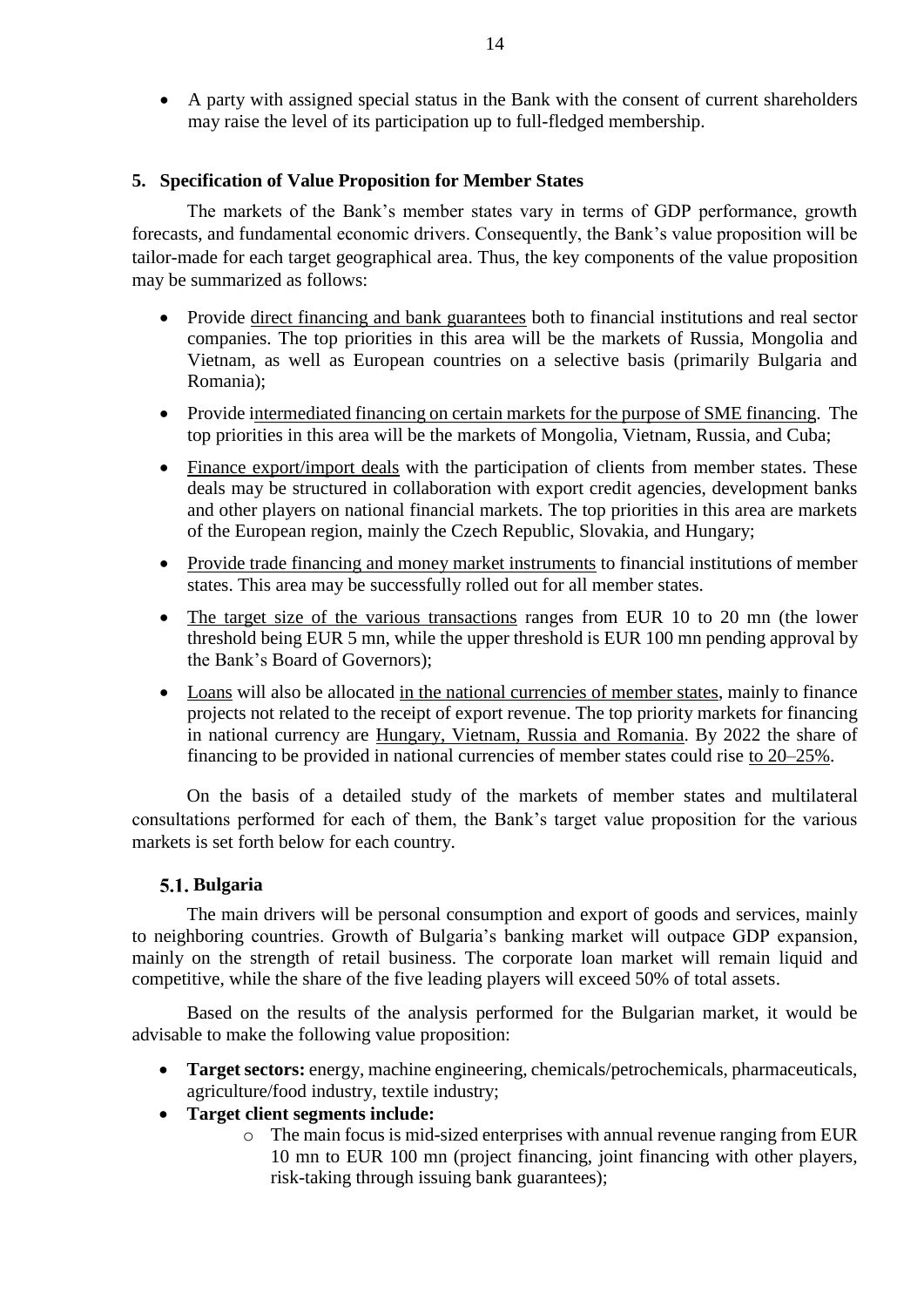- o Small enterprises with revenue up to EUR 10 mn (intermediated financing through partner financial institutions);
- o Large enterprises with revenue exceeding EUR 100 mn on an individual basis (participation in syndicates, co-financing);
- o Financial institutions as part of approved limits for trade financing and money market instruments.
- **Promising areas of development:** equity financing and providing advisory services for deals.
- **Market coverage** 
	- o ERO (a special employee is expected to be placed in charge of operations in the Bulgarian market);
	- o National development finance institutions (BDB, BAEZ);
	- o Leading commercial banks;
	- o International development banks (BSTDB, EIB, EBRD);
	- o Client divisions in the Bank's headquarters.

# <span id="page-14-0"></span>**Hungary**

The main growth drivers are domestic consumption and exports of goods and services, mainly to EU countries. The Hungarian banking market is developed and highly competitive with a strong presence of international players.

The following value proposition looks advisable given the surplus of liquidity and low interest rates in the Hungarian market:

- **Target sectors:** machine engineering, electronics, auto parts, agriculture, health industry, food processing, infrastructure, medical machinery.
- **Target client segments include:**
	- o The main focus is mid-sized enterprises with annual revenue ranging from EUR 10 mn to EUR 100 mn (project financing, investment financing, joint financing with other players, and risk-taking through issuing bank guarantees);
	- $\circ$  Large enterprises with revenue exceeding EUR 100 mn on an individual basis (participation in syndicates, co-financing, export transactions), in particular as part of the government programme to develop the national economy;
	- o Financial institutions as part of approved limits for trade financing and money market instruments.
- Promising areas of development: equity financing (in tandem with IFIs and equity funds) and providing advisory services for deals.
- **Market coverage:**
	- o ERO;
	- o National development finance institutions (MFB, EXIM);
	- o Leading commercial banks;
	- o International development institutions (EIB, EBRD);
	- o Client divisions in the Bank's headquarters.

## <span id="page-14-1"></span>**Romania**

The main drivers are domestic consumption, as well as exports of goods and services, mainly to EU countries. On the banking market, Romania sees a predominance of international players with access to low-cost funding.

The following value proposition looks advisable given the liquidity surplus and low interest rates on the Romanian market: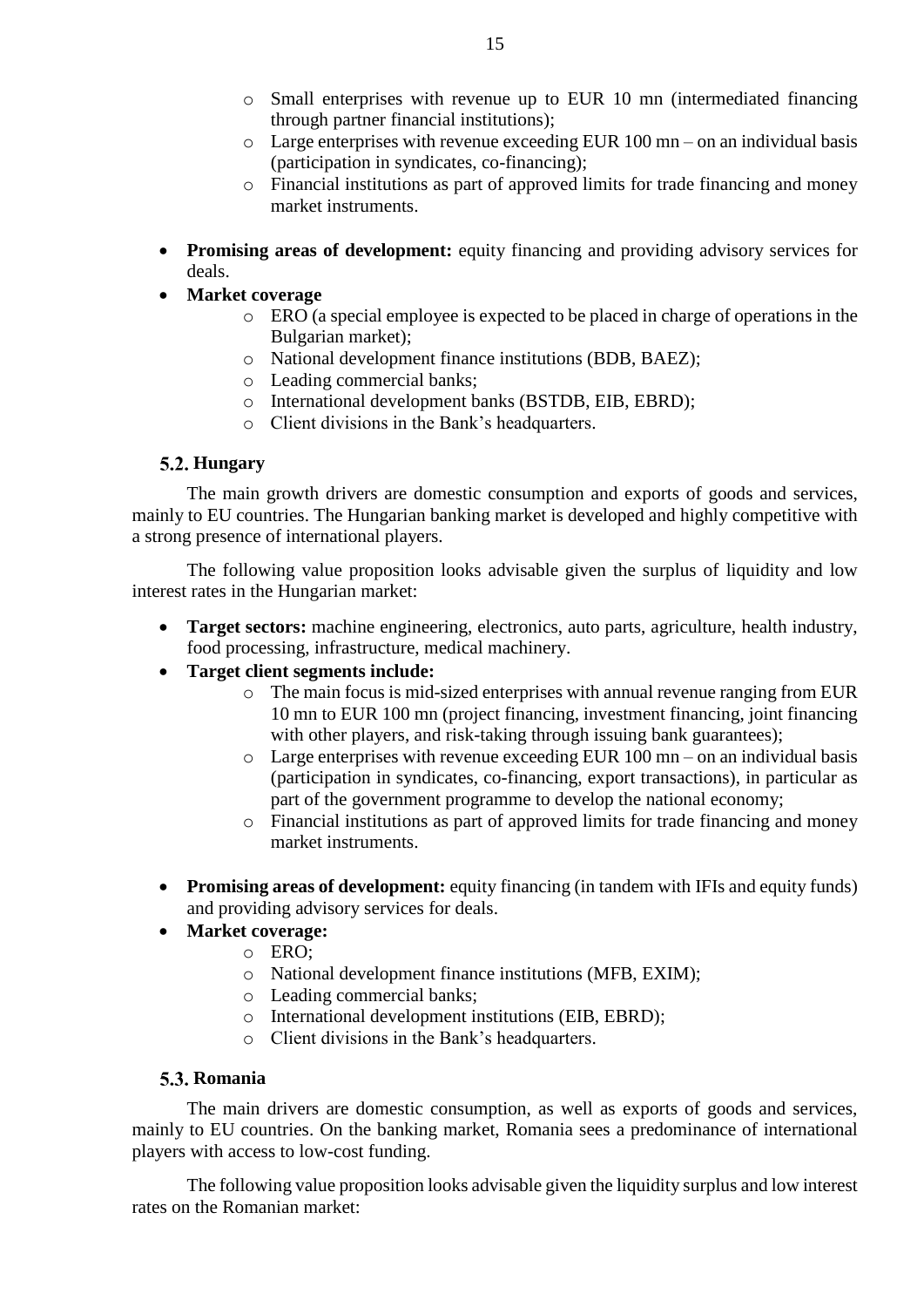- **Target sectors:** industrial production, chemicals and petrochemicals, energy, food industry, and agriculture.
- **Target client segments include:** 
	- o The main focus is mid-sized enterprises with annual revenues ranging from EUR 10 mn to EUR 50 mn (project financing, investment financing, joint financing with other players, and risk-taking through issuing bank guarantees);
	- $\circ$  Large enterprises with revenue exceeding EUR 50 mn on an individual basis (participation in syndicates, co-financing, and export transactions), in particular as part of the government program to develop the national economy;
	- o Financial institutions as part of approved limits for trade financing and money market instruments.
- **Promising areas of development:** equity financing (in tandem with the government investment fund) and providing advisory services for deals, including on the municipal level; Financing can also be provided in local currency.
- **Market coverage** 
	- o ERO (a special employee is to be placed in charge of operations in the Romanian market);
	- o National development finance institutions (EXIM);
	- o Leading commercial banks;
	- o International development institutions (EIB, EBRD);
	- o Client divisions in the Bank's headquarters.

# <span id="page-15-0"></span>**The Slovak Republic**

The main growth drivers are exports of goods and services, mainly automotive products to EU countries, and domestic consumption. The banking market of Slovakia is developed and highly competitive with the preponderance of international players.

The following value proposition looks advisable given the liquidity surplus and low interest rates on the Slovakian market:

- **Target sectors:** automotive, production of auto parts, engineering, industrial production, agriculture, food industry.
- **Target client segments include:** 
	- o The main focus is mid-sized enterprises with revenue ranging from EUR 10 mn to EUR 100 mn (project financing, investment financing, joint financing with other players, and risk-taking through issuing bank guarantees);
	- $\circ$  Large enterprises with revenue exceeding EUR 100 mn on an individual basis (participation in syndicates, co-financing, and export transactions);
	- o SME financing;
	- o Financial institutions as part of approved limits for trade financing and money market instruments.
- **Promising areas of development:** equity financing (in tandem with SZRB Asset Management) and providing advisory services for deals.
- **Market coverage** 
	- o ERO;
	- o National development finance institutions (EXIM, SGDB);
	- o Leading commercial banks;
	- o International development institutions (EIB, EBRD, CEB);
	- o Client divisions in the Bank's headquarters.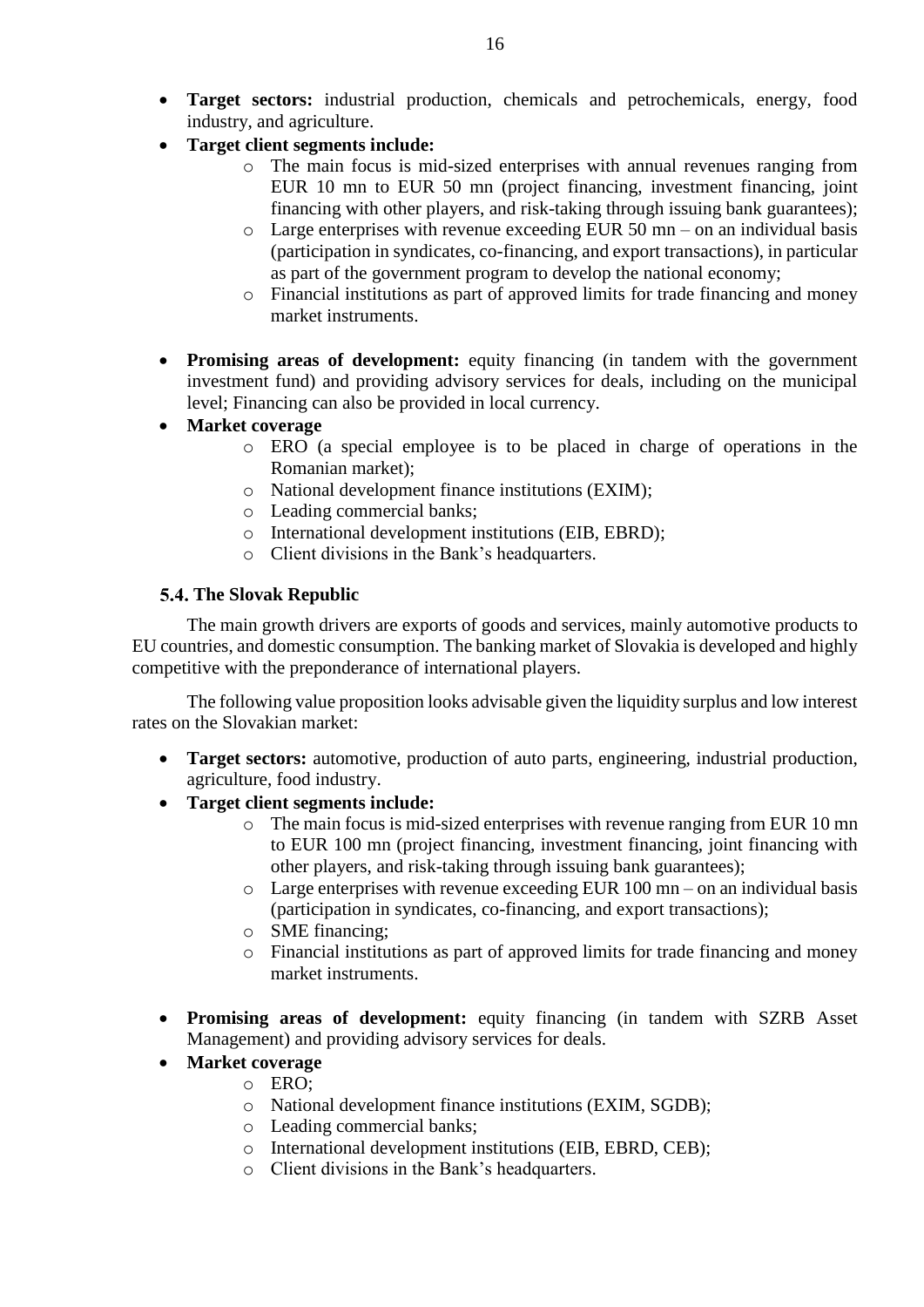# **The Czech Republic**

<span id="page-16-0"></span>The main growth drivers are export of goods and services, both to EU countries and new markets. The banking market of the Czech Republic is developed and highly competitive with a preponderance of international players and a high level of concentration.

The following value proposition looks advisable given the liquidity surplus and low interest rates in the market of the Czech Republic.

- **Target sectors:** machine engineering, industrial production, energy, chemical and petrochemicals industry, agriculture and the food industry
- **Target client segments include:** 
	- o The main focus is export companies (medium-sized and large with revenue of EUR 30 mn or more). Target products: buyer`s credit, joint financing with export credit agencies and commercial banks, provision of guarantees for risk coverage;
	- o On an individual basis: mid-sized enterprises with annual revenue ranging from EUR 10 to 50 mn (project financing, investment financing, joint financing with other players, and risk-taking through issuing bank guarantees);
	- o Financial institutions as part of approved limits for trade financing and money market instruments.
- **Promising areas of development:** equity financing and providing advisory services for deals, mainly as part of export financing transactions.
- **Market coverage** 
	- o ERO;
	- o National development finance institutions (EGAP, CEB);
	- o Leading commercial banks;
	- o Client divisions in the Bank's headquarters.

# <span id="page-16-1"></span>**The Russian Federation**

The potential growth drivers are increased export revenue and state investments. State banks predominate on the banking market, whereas a number of large international players also hold strong positions in some sectors.

The following value proposition looks advisable given weak economic growth and strong competitive positions of a number of players in the Russian banking market:

- **Target sectors:** non-commodity export, machine engineering, energy, industrial production, chemical/petrochemicals, food industry, eco-friendly projects.
- **Target client segments include:** 
	- $\circ$  The main focus is mid-sized enterprises with annual revenue ranging from EUR 30 mn to EUR 100 mn (project financing, investment financing, joint financing with other players, and risk-taking through issuing bank guarantees);
	- o Large enterprises with revenue exceeding EUR 100 mn on an individual basis (participation in syndicates, co-financing, and export transactions);
	- o Financial institutions as part of approved limits for trade financing and money market instruments, as well as intermediated financing for SME support;
	- o Companies that invest outside of Russia, in particular, in the Bank's member states (project financing, investment financing, joint financing with other players, and risk-taking through issuing bank guarantees).
- **Promising areas of development:** equity financing and providing advisory services for deals, mainly as part of export financing transactions.
- **Market coverage** 
	- o Client divisions in the Bank's headquarters;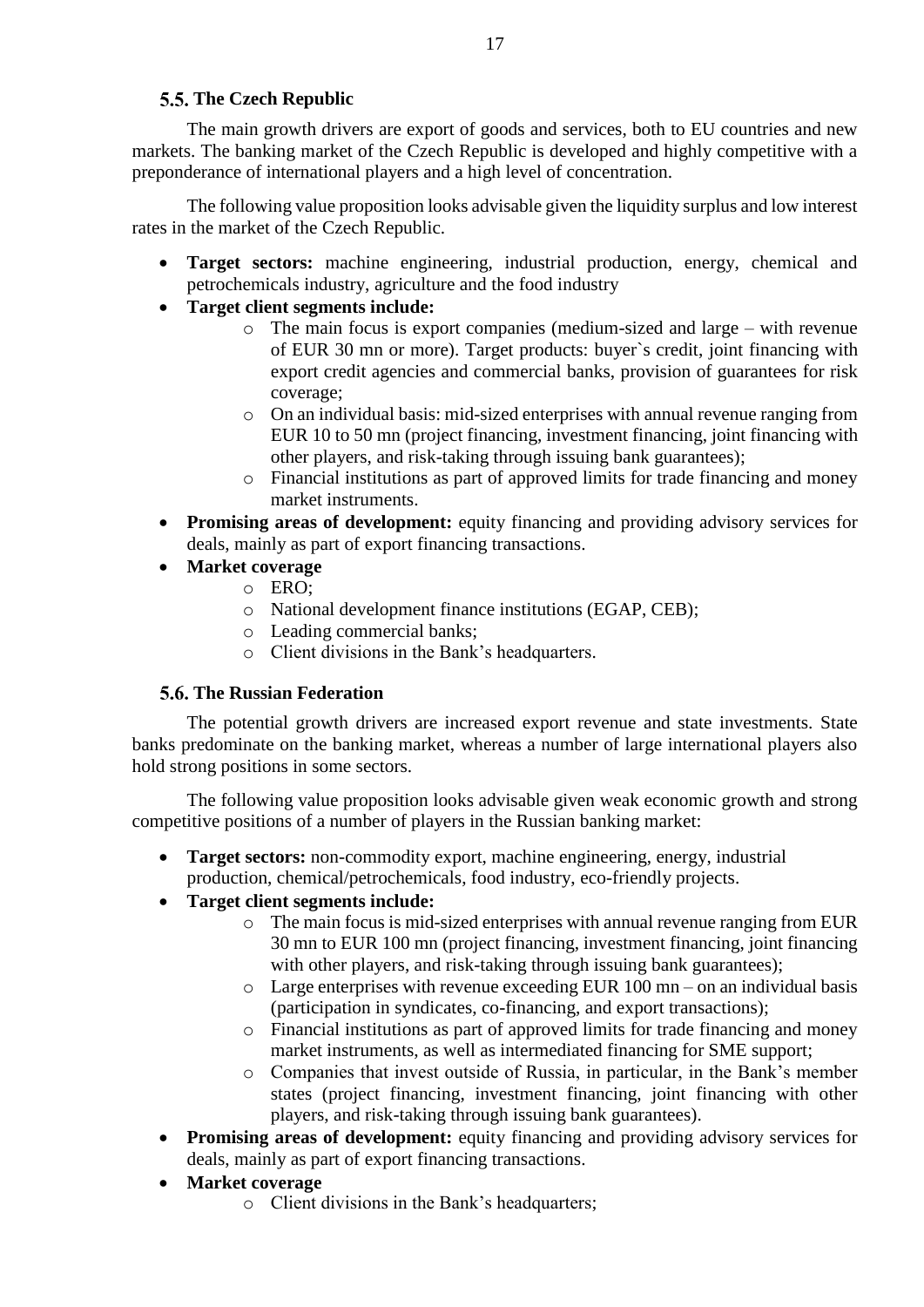- o National development finance institutions (VEB, Russian Export Center, Russian Direct Investment Fund);
- o Leading commercial banks (Sberbank, VTB);
- o IFIs (EBRD, EIB, NDB, AIIB etc).

### <span id="page-17-0"></span>**The Socialist Republic of Vietnam**

The main growth drivers are increasing domestic consumption, as well as export of goods and services, mainly to the Asian region. The investment inflow also exerts a strong impact on the national economy. The banking market of Vietnam features high liquidity and is highly competitive with a large number of international commercial banks and development institutions.

The following value proposition looks advisable for Vietnam based on the market analysis conducted:

- **Target sectors:** energy, agriculture, food production, processing, SME, export, technology, infrastructure, and supporting industries.
- **Target client segments include:** 
	- o The main focus is financial institutions (provision of short-term financing as a part of approved limits for trade financing and long-term financing for SME lending);
	- o On a selective basis and together with local partners mid-sized enterprises with annual revenue ranging between EUR 10 and EUR 50 mn (project financing, joint financing with other players, and risk-taking through issuing bank guarantees);
	- o Large enterprises and infrastructure projects on an individual basis and together with local partners (participation in syndicates, joint financing).
- **Promising areas of development:** providing advisory services for deals.

# **Market coverage**

- o National development finance institutions (VDB);
- o Leading commercial banks;
- o International development institutions (ADB, IFC);
- o Client divisions in the Bank's headquarters;
- o Mid-term plans include engaging a local representative or opening a representative office.

## <span id="page-17-1"></span>5.8. Mongolia

The key drivers of the national economy are export of commodity goods and agricultural production. The Mongolian banking market is developed and shows a high degree of concentration (five leading national banks account for over 90% of the market).

The following value proposition looks advisable for the Mongolian market under the current economic conditions:

- **Target sectors:** mining, agriculture, food industry, banking sector, as well as energy, including renewable energy sources.
- **Target client segments include:** 
	- o Small companies with annual revenues up to EUR 5 mn (financing via partner financial institutions);
	- o Mid-sized enterprises with annual revenue ranging from EUR 5 to EUR 50 mn (project financing, joint financing with other players, and risk-taking through issuing bank guarantees);
	- $\circ$  Large enterprises with revenue exceeding EUR 50 mn on an individual basis (participation in syndicates, co-financing, and export transactions);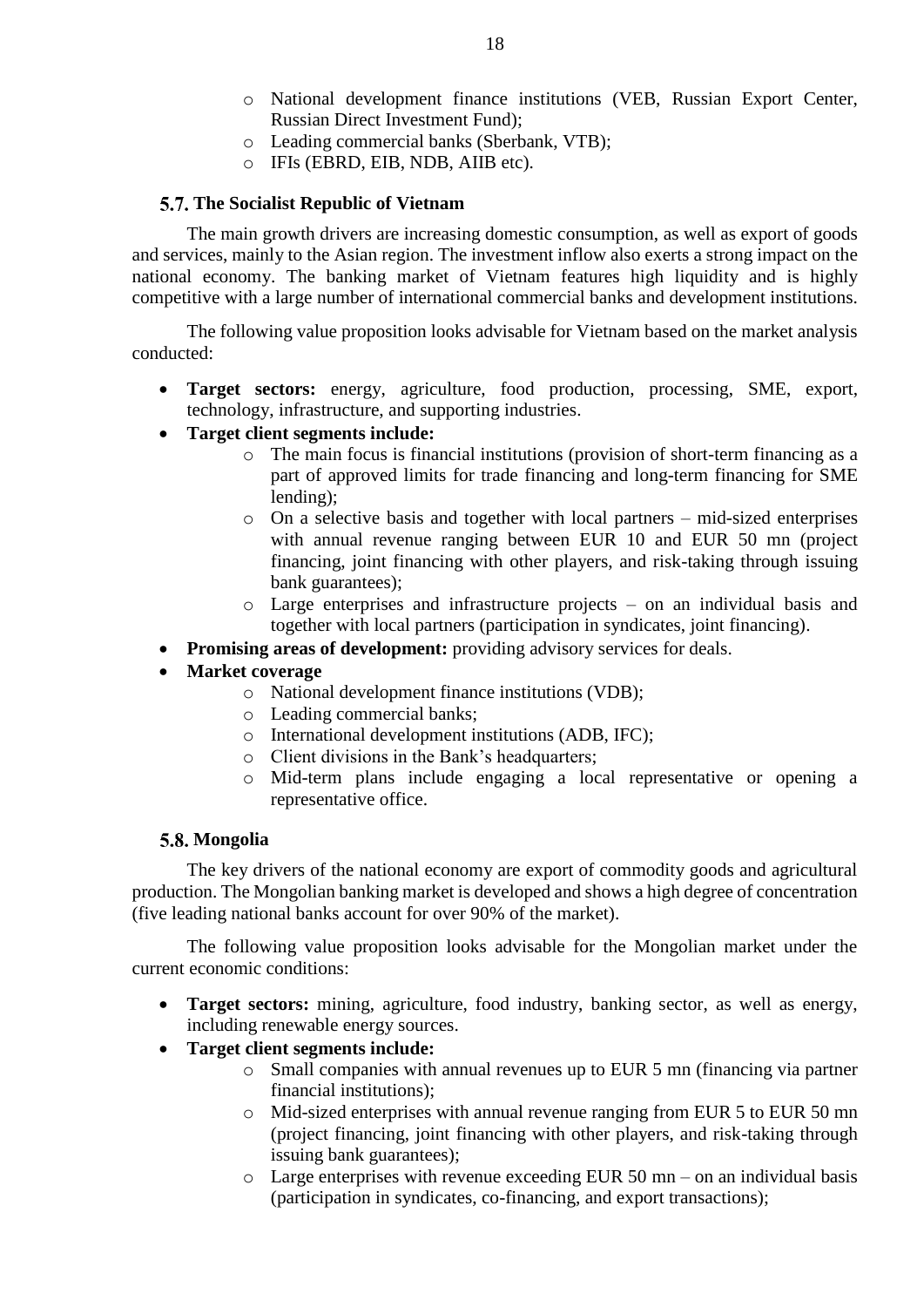- o Financial institutions as part of approved limits for trade financing and money market instruments.
- **Promising areas of development:** equity financing (jointly with national players) and providing advisory services for deals
- **Market coverage** 
	- o National development finance institutions (DBM);
	- o Leading commercial banks;
	- o International development institutions (ADB, IFC, EBRD);
	- o Client divisions in the Bank's headquarters;
	- o Mid-term plans include engaging a local representative or opening a representative office.

# <span id="page-18-0"></span>**The Republic of Cuba**

The main growth drivers are the dynamic of state investments, as well as integration of the national economy into the world economy. Several state players hold a dominant position on the Cuban banking market.

The following value proposition looks advisable given the relatively early stage of development of the Cuban market for banking services.

- **Target sectors:** energy, industrial and transport infrastructure, processing, pharmaceuticals, food industry, and tourism.
- **Target client segments include:** 
	- o The main focus is financial institutions (provision of short-term and mid-term financing as part of approved limits);
	- o On a selective basis and together with local partners mid-sized enterprises with annual revenue ranging from EUR 10 to EUR 50 mn (project financing, joint investment financing with other players, and risk-taking through issuing bank guarantees);
	- o Infrastructure projects on an individual basis and together with local partners (participation in syndicates, co-financing).
- **Promising areas of development:** providing advisory services as part of export financing transactions.
- **Market coverage** 
	- o National financial institutions;
	- o International development institutions (CAF);
	- o Client divisions in the Bank's headquarters;
	- o Mid-term plans include engaging a local representative or opening a representative office.

# <span id="page-18-1"></span>**6. Prospective development areas**

Prospective development areas of the Bank, which are relevant for all member states are:

- Development of promising business and functional areas
	- o Equity investments
	- o Advisory services (expert appraisal) and technical assistance
- Geographical expansion of operations
	- o Entry into new geographical markets for the benefit of member states
	- o Attracting new shareholders
- Development of integration IT platform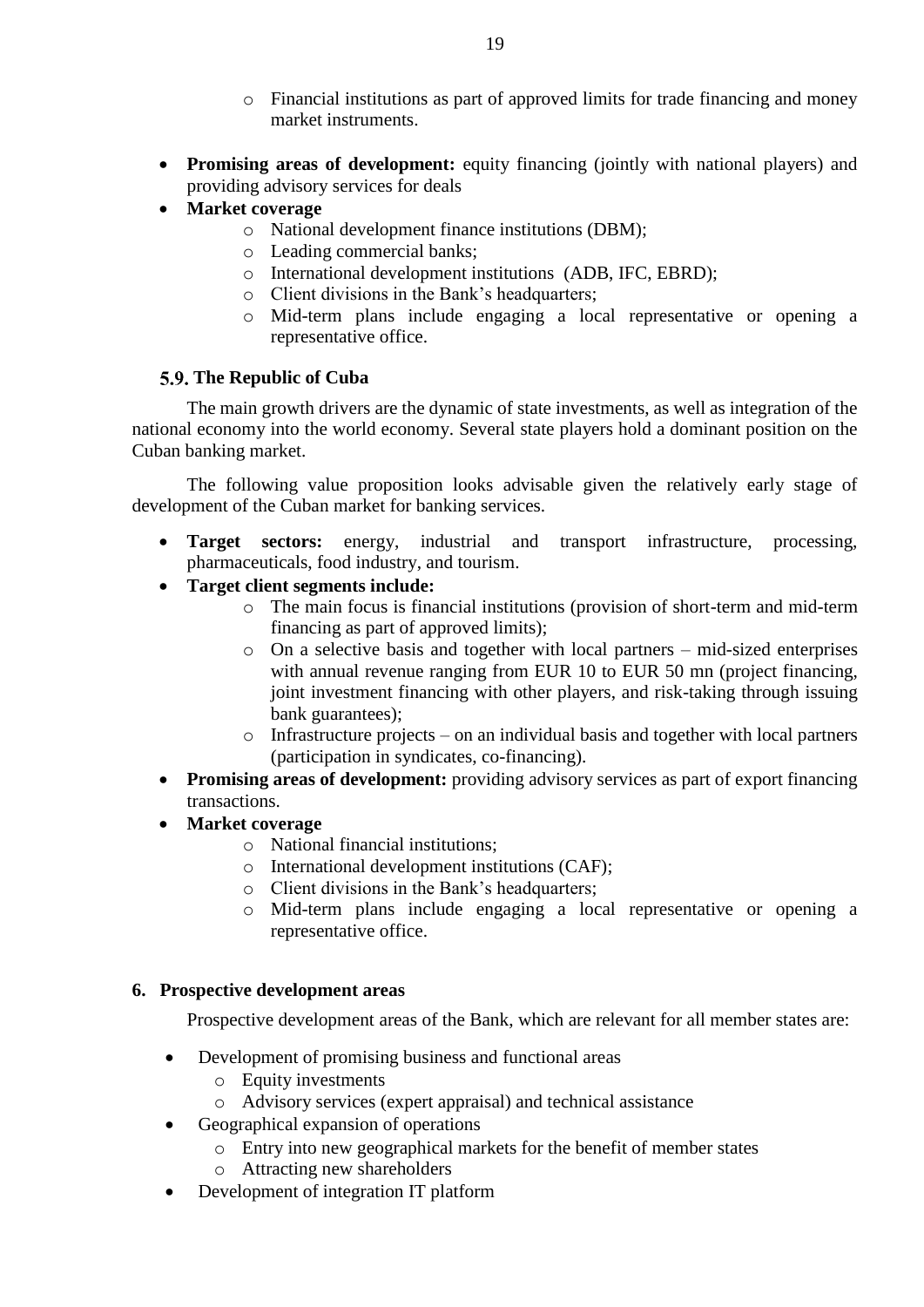## <span id="page-19-0"></span>**Promising Business and Functional Areas**

#### **6.1.1. Equity investments**

<span id="page-19-1"></span>Based on the positive feedback received during the country missions, as well as on the conducted analysis, the Bank plans to engage in equity investments, including venture equity investments. The Bank believes that this product will benefit both potential clients in the member states and foster the Bank's strategic development. The Bank may offer this product independently or in collaboration with institutions with relevant expertise (national development funds or IFIs) in order to share financial risks and to gain the necessary competences. The total size of the IIB`s equity investments will be limited to 5–10% of the total loan portfolio.

The Bank will perform a detailed analysis on the possible options for equity investments and present its recommendation including an investment strategy to the member states for their final decision.

#### **6.1.2. The Bank's Development Fund**

<span id="page-19-2"></span>In order to ensure additional value creation for the shareholders the Bank intends to set up a dedicated internal development fund. This Fund can be spent on various initiatives related to Strategy implementation (such as opening of new representative offices, IT projects, reconstruction of real estate etc). The Fund can be financed by Bank's own funds as well as by dedicated borrowings from the shareholders. The Board of Governors / Board of Directors will oversee spending of the Development Fund's resources.

#### **6.1.3. Provision of Technical Assistance to Member States**

<span id="page-19-3"></span>In order to enhance the effect from provided funds, in the medium term the Bank plans to establish special-purpose technical assistance funds (TAFs).

The main task of these funds will be to provide grants to pay for advisory services in order to support business entities when structuring development projects. The funds may be formed both using the Bank's own resources and through resources borrowed from the IIB's member states and other countries, as well as international organisations and other financial and non-financial organisations, including EU institutions.

The activity of TAFs will be programme-based and take into account the requirement to reach strategic development goals at the level of the Bank's particular member states, as well as participants with a special status.

#### **6.1.4. Provision of Advisory Services**

<span id="page-19-4"></span>The Bank will strive to expand its own competencies in the area of structuring integrated development projects, and regards this area as complementary to the direct provision of loan products. Nonetheless, in a number of cases, this service may be provided separately for the purpose of realization of the Bank's mission, for example, in projects on the regional and municipal level.

A separate advisory area will be provision of the respective services to other development institutions in the territory of IIB member states on the basis of expertise acquired by the Bank.

The provision of advisory services at the initial stage will be carried out by the Bank in collaboration with leading international and national advisory companies, thus making it possible to create a platform for independent work at later stages of development.

## <span id="page-19-5"></span>**Entry into new geographical markets**

New markets can be entered for the purpose of expanding the geographical footprint of activity and increasing the client base for the benefit of member states. Interest in these areas is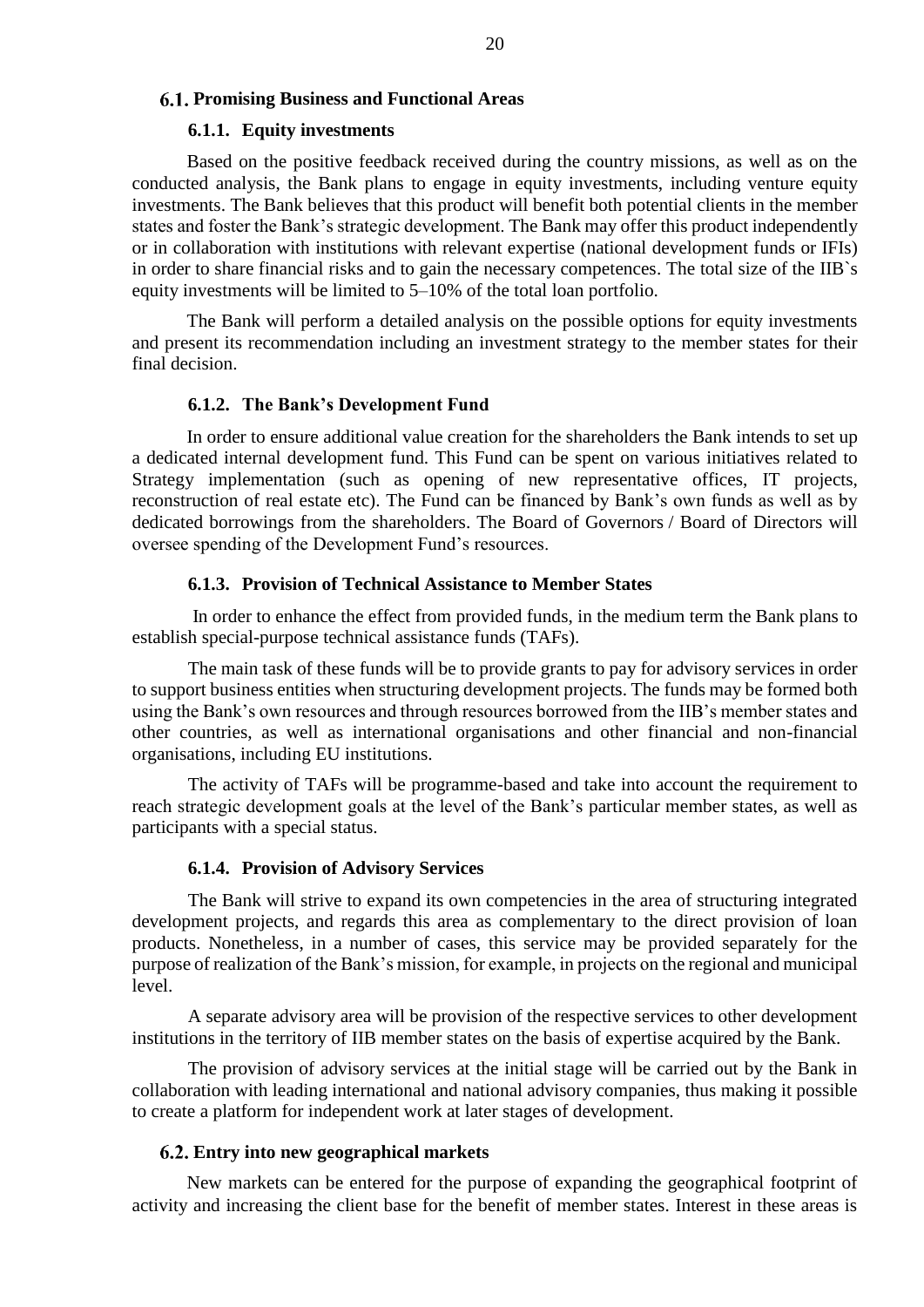driven by export/import operations between member countries, their companies and third country markets. The preferred method of operating in third country markets involves risk-sharing, mainly with national export credit agencies, development banks and IFIs, including existing successful experience in executing such transactions.

#### **6.2.1. Attracting new shareholders**

<span id="page-20-0"></span>New shareholders can be attracted both by expanding the number of full-fledged members and participants with special status.

Increasing the number of full-fledged members would allow the Bank to enter primarily new markets, thereby continuing to diversify its portfolio and raise the size of paid-in capital.

As priority candidates for full-fledged membership, the Bank primarily considers rapidly expanding and politically stable medium-sized and small countries (which are comparable in terms of their potential with most of the current member states), whose membership in the IIB would not cause considerable imbalance in its capital structure.

### **6.2.2. Participation in IIB activity by way of special status**

<span id="page-20-1"></span>The Bank is also exploring the possibility of expanding the number of participants by offering special statutes to states, international financial organizations, as well as other banking, economic, financial organizations and funds.

Special status is designed to include three levels depending on the scope of rights and obligations:

- Associated member status;
- Associated partner status;
- Observer status (without any financial obligations)

The regulation of principles, mechanisms and the procedure for countries and organisations to participate in the Bank's activities on the basis of special status, and also to determine the rights and obligations for each category of participation is formalised in the «Regulation on Special Status of Participation in the Activities of the International Investment Bank» (approved by the Protocol of the 106th Council meeting dated 9 December 2016).

## <span id="page-20-2"></span>**Development of integration IT platform**

In order to enhance the integration effect for member states and create a practical tool for expanding economic collaboration, the Bank plans to create an information platform on the basis of its website. The subjects of foreign trade activity from member states, primarily those interested in expanding export/import operations and implementing investment projects in other countries, will post structured information on their products / propositions / projects with the aim of searching for partners in the territory of other IIB member states.

The Bank plans to promote this platform among the entrepreneurial community of member states in collaboration with chambers of trade and commerce, national promotion agencies and other major players in the respective economic space. In this way, the platform should become an information resource where counterparties interested in collaboration and joint projects can meet. The platform could become a valuable source of potential deals for the Bank and an important source for receiving information about target geographical areas.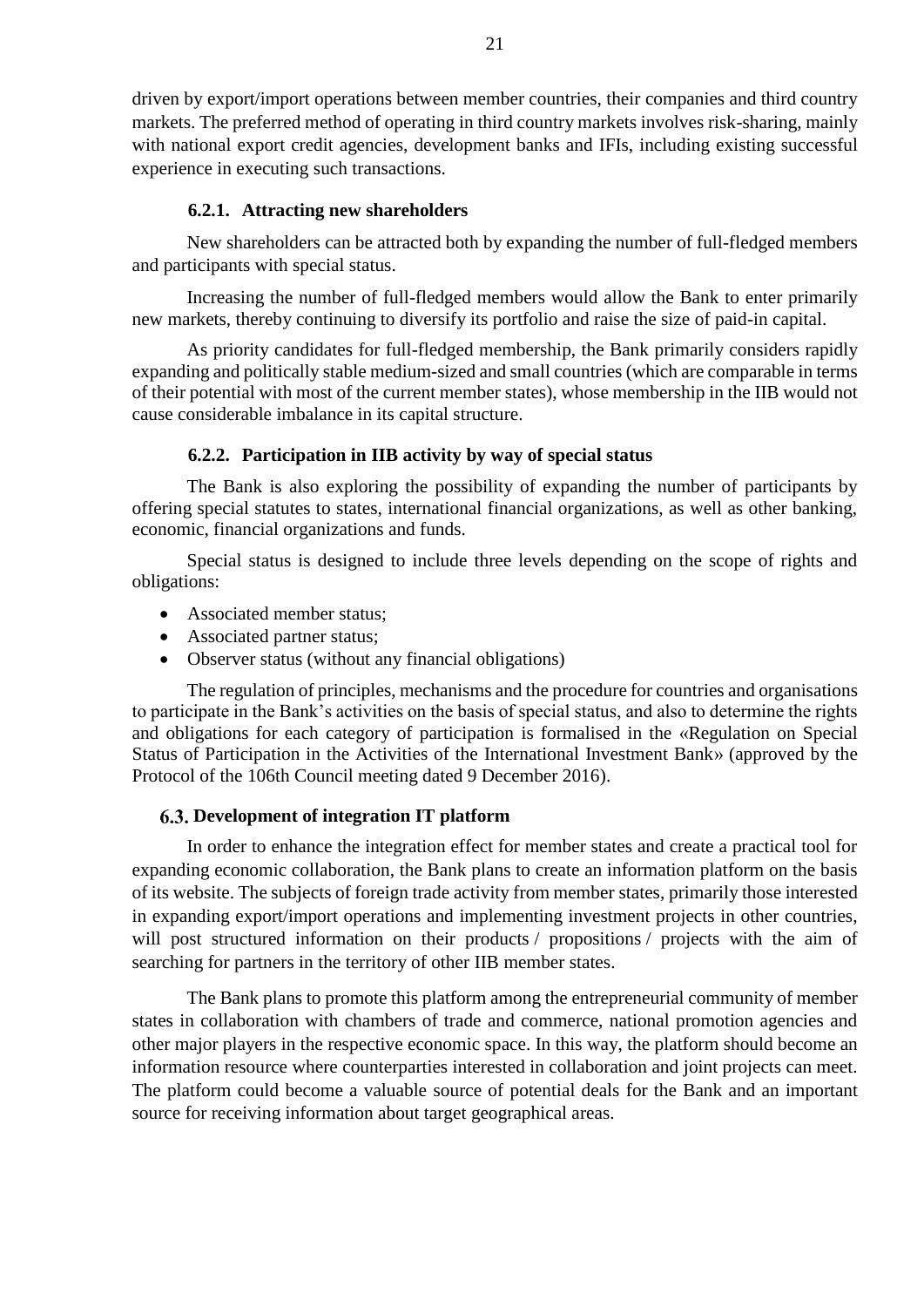# <span id="page-21-0"></span>**7. The Operating Model, Including Priority Areas for its Development**

The Bank's target operating model is geared toward effective implementation of the Strategy, in particular its business component:

- required coverage of the target geography, including effective collaboration with partners in the respective markets on a long-term basis;
- a deep understanding of customer needs through specialisation of relationship managers on the basis of geography, industries, and client segments;
- prompt response to customer requests by raising the efficiency of the Bank's in-house business processes and their maximum automation (reducing the time frame for decision making on deals);
- effective risk management and compliance control, which ensures the proper quality of the loan portfolio and the client base.

In addition, the structure and principles for building the Bank's target operating model hinge on the best practices of international development institutions:

- centralized decision-making on lending and investments on the basis of uniform databases, financial and statistical models and existing expertise;
- decentralised organisation of the front office, making it possible to stay close to the customer and understand local business features;
- centralised operating support of front office divisions on the basis of standardised and automated processes.

Thus, the key components of the Bank's target operating model are:

- A decentralised front office, consisting of:

- The Customer Relations Department, located at the Bank's Moscow headquarters;
- The European Regional Office, which is located in Bratislava and geared towards operations with the markets of European member states;
- At a later stage local representative offices or representatives in charge of the search for clients and strategic marketing in certain geographical areas.

- Centralised management functions and support in the Bank's Moscow headquarters, especially as regards:

- The Bank's overall management;
- Strategic analysis and development;
- Risk management and compliance control;
- Treasury and debt market management;
- Management of finances, assets and liabilities;
- Operational support;
- $\bullet$  IT:
- Personnel management.

The Bank intends to achieve continuous progress in order to constantly improve the efficiency of its operating model.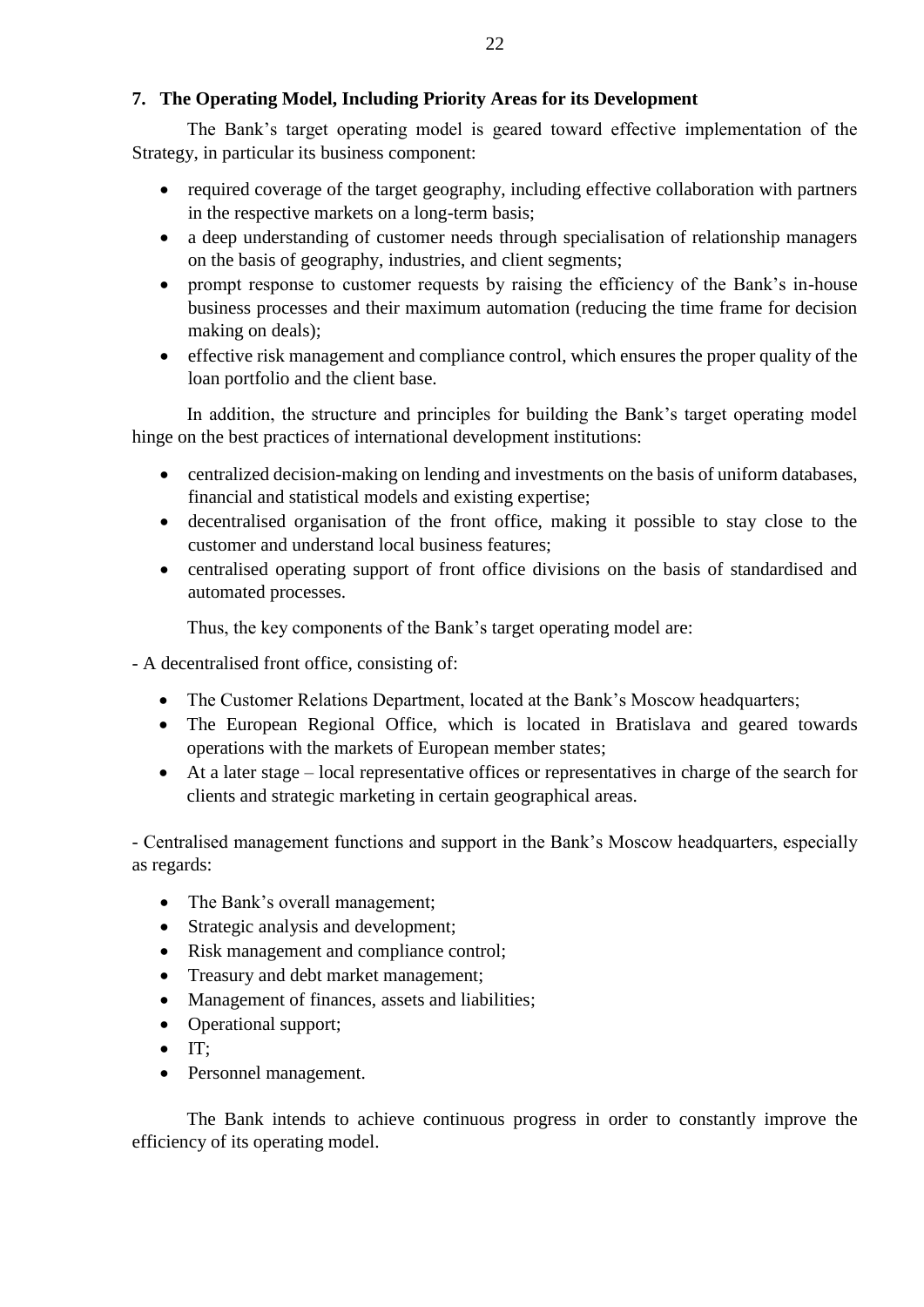# <span id="page-22-0"></span>**Raising the efficiency of front office operations**

Front office divisions are crucial in implementing the Bank's mission, while the effective organisation of their operations, aimed at enhancing productivity and results, is one of the key objectives of this strategy. In the course of this work, the following best international practices will be introduced:

- annual planning of disbursements (in terms of countries, regions and client groups) on the basis of preliminary analysis;
- wide use of the partnership network to attract clients on the basis of long-term relations;
- an internal and external evaluation of productivity to determine potential areas for improvement;
- use recommendations from existing customers to attract new clients.

# <span id="page-22-1"></span>**Development of the ERO as the IIB`s coverage platform for the European region**

The IIB's European Regional Office (ERO) in Slovakia has proven to be an effective tool in expanding the Bank's operations in European territory.

The main tasks of the ERO are as follows:

- collect information on the current needs of the member states, areas that are a priority for the member states, and also on relevant national and pan-European support programmes;
- establish and maintain business relations with representatives of IIB member state delegations, the relevant ministries, agencies, as well as national and international development institutions, and financial organisations of member states;
- participate in working out products and services that the Bank provides in EU countries;
- take part in operations aimed at providing financing and attracting resources;
- ensure that the Bank is represented at business events and forums, while cooperation is maintained with research institutes and universities.

If and when the proper scope of operations is achieved, the ERO's role may be expanded and its functions could be supplemented with the following competencies:

- perform an initial assessment of the financial status of a borrower in the language of the IIB member state taking into account the sufficient level of expertise in national legislation and direct communication with potential clients;
- approve the preliminary terms and the structure of deals;
- engage independent advisors (if necessary);
- conduct market research;
- conduct an expert appraisal of collateral.

## <span id="page-22-2"></span>**Credit Process Optimisation**

A key task in enhancing the efficiency of the Bank's operations is to optimise the credit process in order to reduce the time frame for decision making, strengthen flexibility when responding to customer requests and raise the loan portfolio quality. The following best international practices are to be introduced:

- Analyze the various steps in the credit process with the aim of determining their expediency and optimisation opportunities;
- Conduct external benchmarking to determine the optimal duration of the various steps: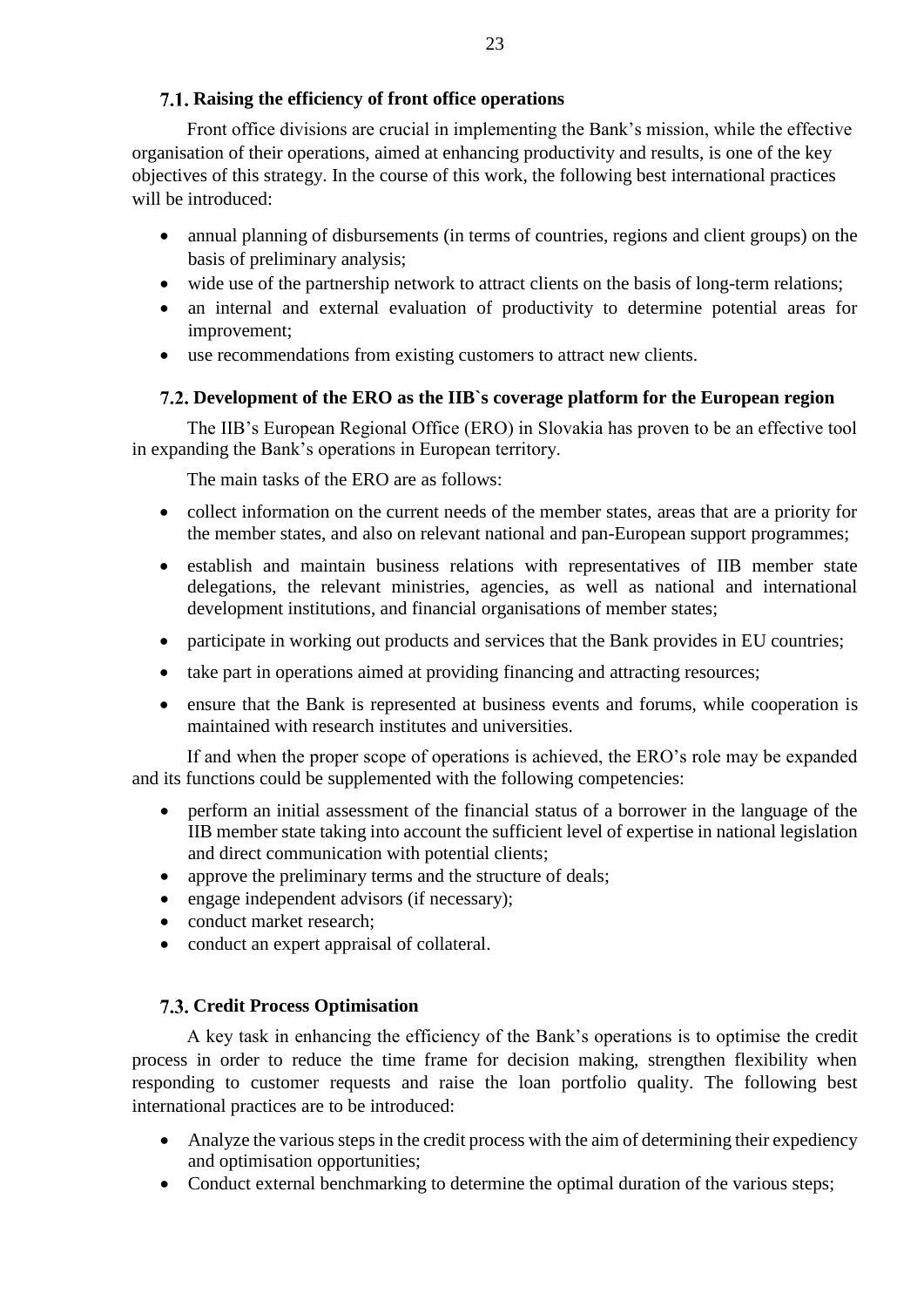- Analyze the number of participants in the process and their contribution to ensuring the quality of loan decision;
- Analyze the associated processes in order to determine the potential for possible optimisation;
- An analysis of the documents used and their formats.

The purpose of these initiatives should be to reduce the time frame of the credit process, and also, if possible, to decrease the number of participants and documents used. If properly optimised, the credit process could give the Bank a real competitive advantage compared to other IFIs, and possibly some commercial players.

## **7.4 Transition to a Three-Tier Corporate Management System**

<span id="page-23-0"></span>With the completion of ratification of the Protocol Amending the Agreement Establishing the International Investment Bank and its Charter, dated 8 May 2014, the Bank concurrently began to restructure corporate management and internal business processes phasing in ways and means for subsequent monitoring and evaluation.

As part of the transition to the new three-tier corporate management system, it is crucial to gradually adapt the existing business processes without affecting the Bank's day-to-day operations.

The Bank expects the change in current business processes and an update of the regulatory framework to be completed during first stage of Strategy implementation amid a new decisionmaking system for the Bank's management bodies and the appearance of a new body – the Board of Directors.

As part of the gradual transition to a bilingual system, the bank plans to translate all of its key business processes into English and to make a regular evaluation of other business processes as and when required.

Extending functions of the European Regional Office (ERO) will require changes in the Bank's current business processes both as regards its core banking activity and in executing control and monitoring as well as budgeting and planning.

Operations of IIB Capital will be rolled out depending on the Bank's needs that arise from services provided to the Bank's headquarters and also from other competencies related to this subsidiary.

#### **7.5 Improving Treasury Portfolio and Asset Liability Management**

<span id="page-23-1"></span>The Treasury will adhere to a conservative short-term liquidity management policy, while improving the geographical diversification of investments to ensure effective treasury portfolio management in order to achieve and maintain liquidity and treasury asset quality at levels that are commensurate with the Bank's strategic targets and tasks.

Dealing in short-term interbank deposits and securities, the Treasury will take into account the need both to maintain returns on assets under management and find other investment opportunities through participation in new bond issues.

In terms of improving treasury operations, the key objectives are:

- ensuring that the treasury portfolio is managed effectively;
- diversifying the treasury portfolio;
- monitoring money and securities markets, day-to-day monitoring of market risks;
- searching for alternative investment opportunities.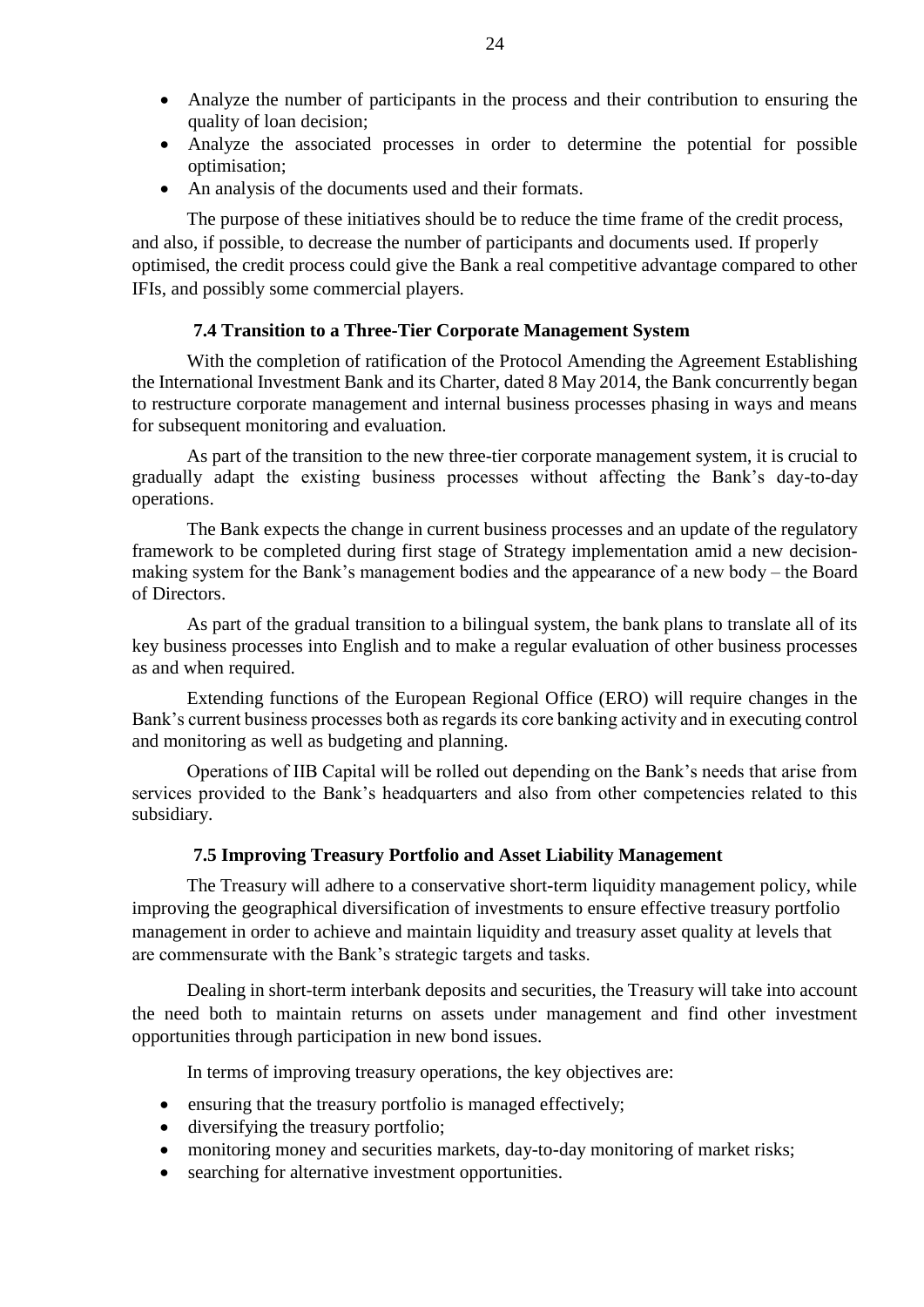In terms of asset liability management, the top priorities are:

- managing the aggregate balance sheet in a coordinated manner;
- improving and preventing imbalance in the structure of assets and liabilities;
- mitigating financial risks associated with the balance sheet structure.

# **Developing New Instruments and Enhancing Infrastructure**

Working in tandem with regulatory agencies and market makers, the Bank will continue to expand the list of available funding instruments, in particular, by implementing universal bond programmes, placing additional issues and using multi-currency borrowing tools.

The IIB will expand its participation in development of stock market infrastructure in member states in order to make the local markets more attractive both for issuers and for investors. The Bank will also improve collaboration with European clearing platforms (Euroclear, Clearstream) in order to enhance the cooperation of these organisations with local depositaries and stock exchanges on issues related to accepting securities for servicing, interest in which has been shown by investors from neighboring states.

To enhance the appeal of bonds placed on local markets of EU member states, the Bank will strive to cooperate more actively with the European Central Bank so that such bonds can be included in the Lombard List and securities can be approved as collateral for repo operations.

# **Increasing Trend Investments and Bond Investments**

Within the framework of investing in bonds issued by companies from member states on both primary and secondary markets, the priority areas to develop are:

- investing in sovereign and corporate bonds of the Bank's member states;
- investing in infrastructure bonds and instruments:
- investing in green bonds and instruments aimed at developing eco-friendly technology related to sustainable use of resources and energy efficiency improvements, trading in quotas for greenhouse gas emissions and trading in Green Certificates.

# **7.6 Risk Management**

<span id="page-24-0"></span>The Bank will continue improving the risk management framework and enhance its integration across all governance levels, while gradually involving employees in risk management processes.

In enhancing its risk management framework, the IIB seeks to develop a risk-sensitive toolset for a more accurate assessment of all risk elements as well as to implement approaches allowing for a risk-reward assessment.

In terms of credit risk, the Bank will create a comprehensive system for the development, collection, analysis and evaluation of early warning signals in order to identify signs of deterioration in a client's credit standing and take the appropriate measures.

To enhance effectiveness of non-performing loans management the Bank will strengthen the way it deals with NPLs, including through creation of dedicated unit in charge.

The whole ecosystem of risk management will evolve in accordance with best industry practices and global trends. Its organisational, resource and infrastructure elements will correspond to the Bank's operating model.

The priority objectives are:

- implementing an economic capital system in order to determine the amount of equity needed to cover unforeseen losses;
- implementing a risk-adjusted pricing model;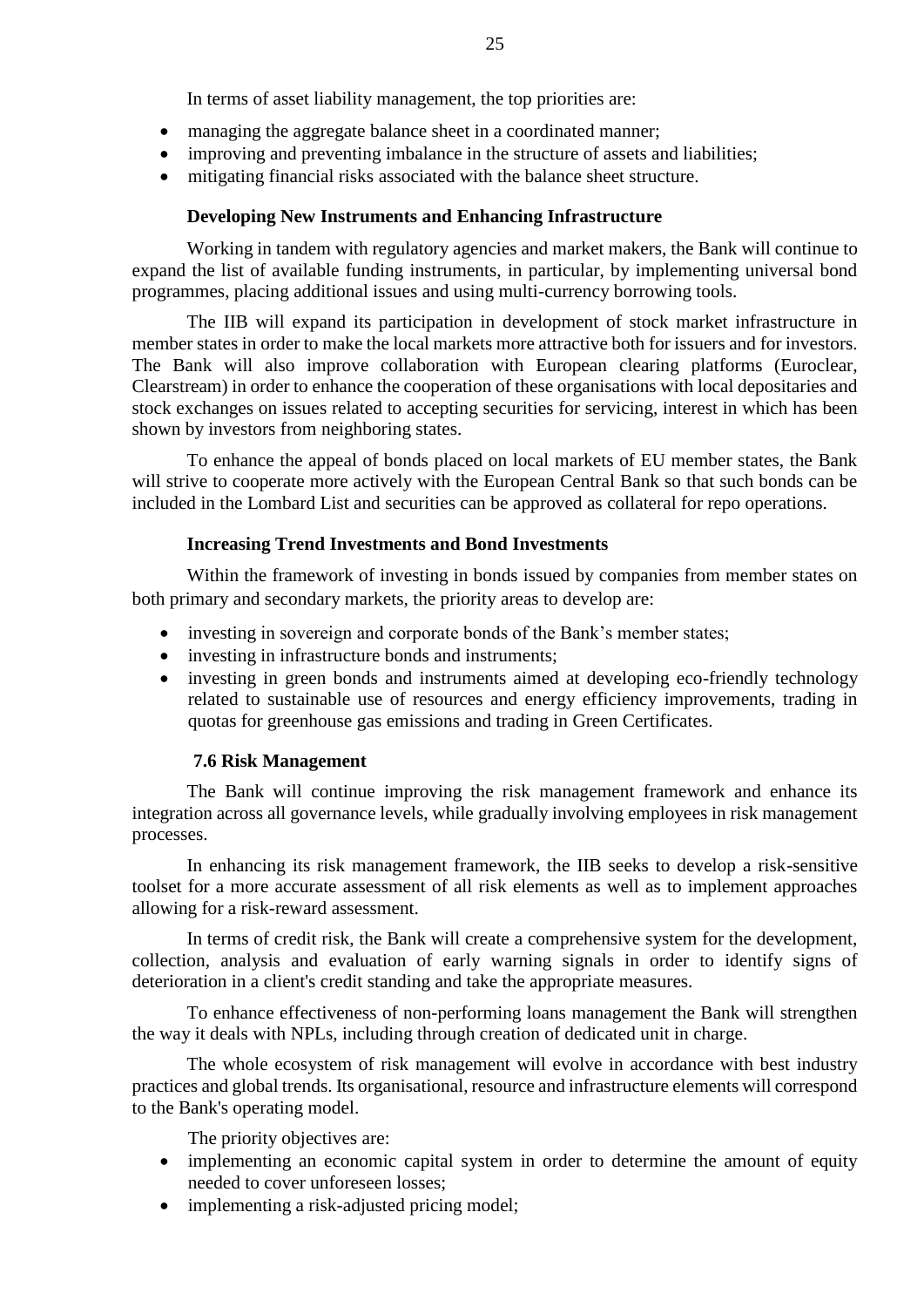- making a gradual transition to equity calculation under the Basel III capital adequacy requirements;
- creating and developing a process for identifying early warning signals of potential problems in order to establish a second line of defence prior to credit risk deterioration;
- implementing indicators of borrowers' corporate governance quality in order to assess additional project risks;
- switching to the IFRS 9 Standard;
- <span id="page-25-0"></span>integrating automated risk management systems into the Bank's IT architecture.

### **7.7 Compliance Control**

In terms of enhancing compliance control, the top priorities remain the identification and monitoring of the IIB's potential risks in:

- corruption and fraud;
- involvement in money laundering and financing terrorism;
- settling international sanctions;
- risks associated with misconduct of the Bank's employees.

The IIB will continue to cooperate with the financial community: in particular, the Bank plans to participate in regional and international groups that combat corruption and fraud, money laundering and financing terrorism (OECD, FATF, Transparency International, etc.).

Another key tool for boosting the efficiency of the compliance control system will be automated identification, evaluation and monitoring of unreliable counterparties, their transactions and associated risks, as well as educating the Bank's employees and checking their skills.

#### **7.8 Internal Control**

<span id="page-25-1"></span>The Bank will continue to improve internal control and audit procedures in accordance with international standards. In view of growing operational volumes, expanding product lines and entry into new markets, the IIB will devote particular attention to analysing the risks incurred in the existing and newly developed business processes as well as to its risk monitoring and management systems.

#### <span id="page-25-2"></span>**7.9 Strategic Planning**

In its strategic planning approach, the IIB draws on the best practices of other development institutions with due regard for its own situation shaped by historical factors, external and internal influences as well as the needs of its shareholders and core client groups.

The underlying principle of strategic planning is the Bank's long-term, namely 15-year, vision, split into five-year development strategies.

A five-year cycle includes:

- 1) Developing and phasing in a Strategy (to be started one year before Day 1 of its implementation);
- 2) Implementing the Strategy;
- 3) Monitoring the progress of the Strategy;
- 4) Adjusting the Strategy (when necessary).

Development of the Strategy takes up to 12 months before a new mid-term (five-year) strategy is adopted and includes the following stages:

 External and internal environments where the Bank operates, as well as interim results of the existing Strategy are reviewed. Based on that review, the Board (the Strategy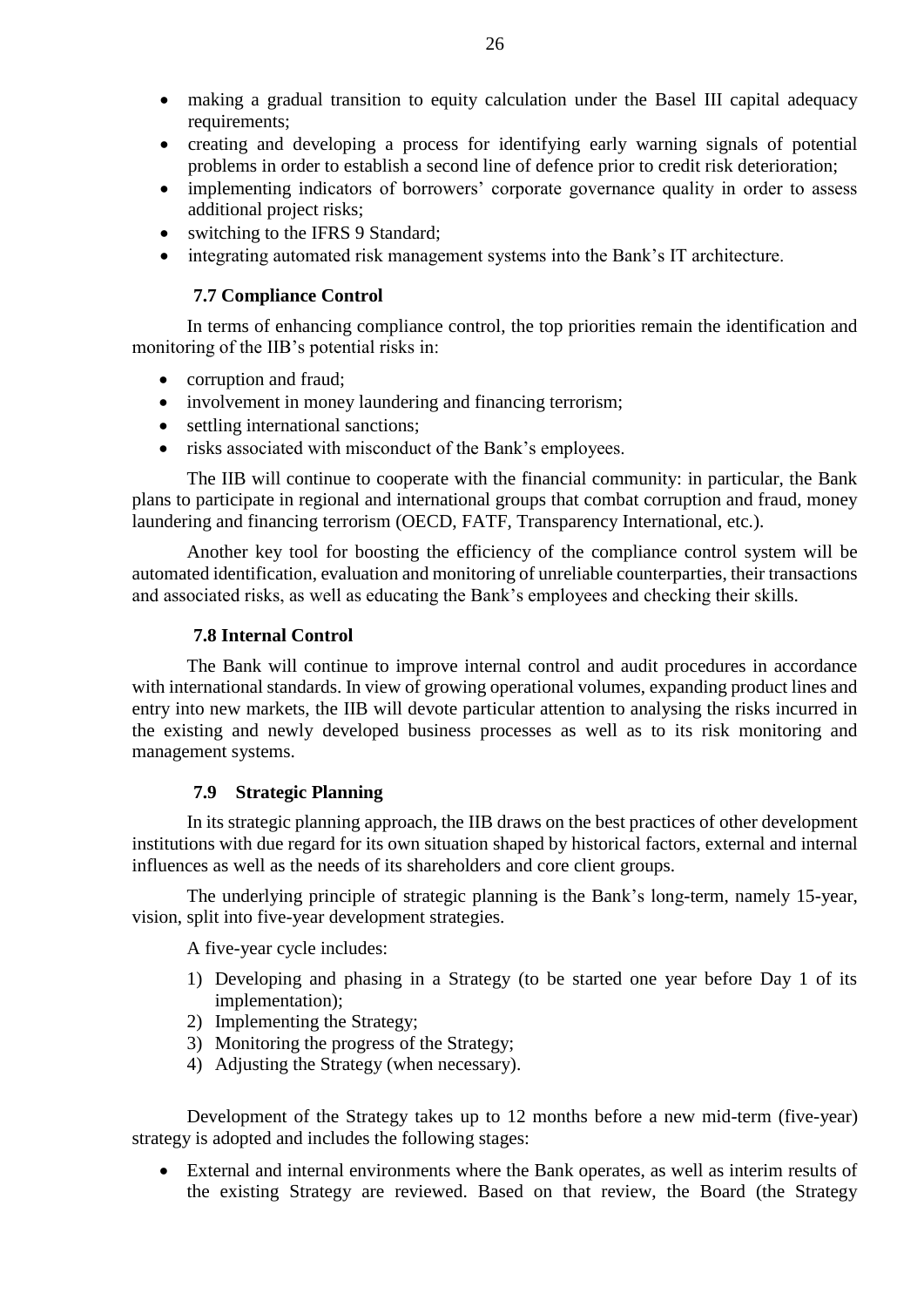Committee) will formulate the Bank's development strategy Concept for the next five years and submit to the member states for consideration (may take up to 6 months);

 A complete set of Strategy documents will be prepared based on agreed Concept and submitted to the member states for approval (may take up to 6 months).

**Phasing-in** of the Strategy will take up to 6 months from the date on which the new Strategy is adopted (certain actions may be taken before it is adopted, but after the Strategic Vision is approved). The Strategy will be phased in according to a special Phase-in Plan to be designed by the Board (the Strategy Committee) and approved by the Board of Directors<sup>3</sup>.

**Implementation** of the Strategy will include two stages (the first two years and the next three years), with certain objectives for each stage. Stage 1 (two-year) objectives will be focused primarily on the accumulation of new opportunities, resources and competencies (financial, organisational, functional, and technological) that are needed for the Bank to meet its strategic goals. Stage 2 (three-year) objectives will be focused on quality transformations that are required for the Banks to switch to the next Strategy.<sup>4</sup>

**Monitoring** of progress of the Strategy is intended to ensure that the Strategy is phased in and implemented in accordance with the Bank's strategic objectives and tasks as well as financial, regulatory and legal limitations.

**Adjustments** will be made to the Strategy based on the results of monitoring that is performed by the IIB's authorised management bodies and are intended to ensure that the Bank strives for excellence in implementing its strategic objectives and tasks.

Country strategies are aimed at narrowing the Bank's strategic priorities for each of the member states approved in this Strategy, taking into account their national priorities, economic environment, market features and the Bank's capabilities.

Country strategies will be developed in cooperation with each shareholder, delegations of member states, the relevant ministries and agencies, other governmental, non-governmental and financial institutions.

General approaches to country strategies are described in Section 5 of this document.

## **7.10 Evaluating Operational and Governance Efficiency**

<span id="page-26-0"></span>Building up a comprehensive evaluation system has the aim of providing information to shareholders and external users (albeit less detailed information) on efficiency of the Bank`s operations and their developmental impact on member states. The new comprehensive evaluation system will be implemented gradually in direct correlation with improvements in the Bank's operations and its needs.

The Bank plans that the activity of each management body will be subject to evaluation, paying particular attention to the efficiency of their decision-making at the top management level (the Board of Governors and the Board of Directors), the Management Board and collegiate executive bodies.

The Bank intends to work out a range of measures to enhance management quality such as a development system for the members of all the IIB's managing bodies (the Board of Governors, the Board of Directors and the Management Board), etc.

In implementing an internal self-evaluation system, the Bank is focused on recommendations of Independent Evaluation Group (IEG), with such a system to complement the existing mechanisms (Internal Control and the Audit Committee).

<u>.</u>

<sup>&</sup>lt;sup>3</sup> This Strategy will be approved by the Council.

<sup>4</sup> The content and objectives of these stages are applicable to this Strategy.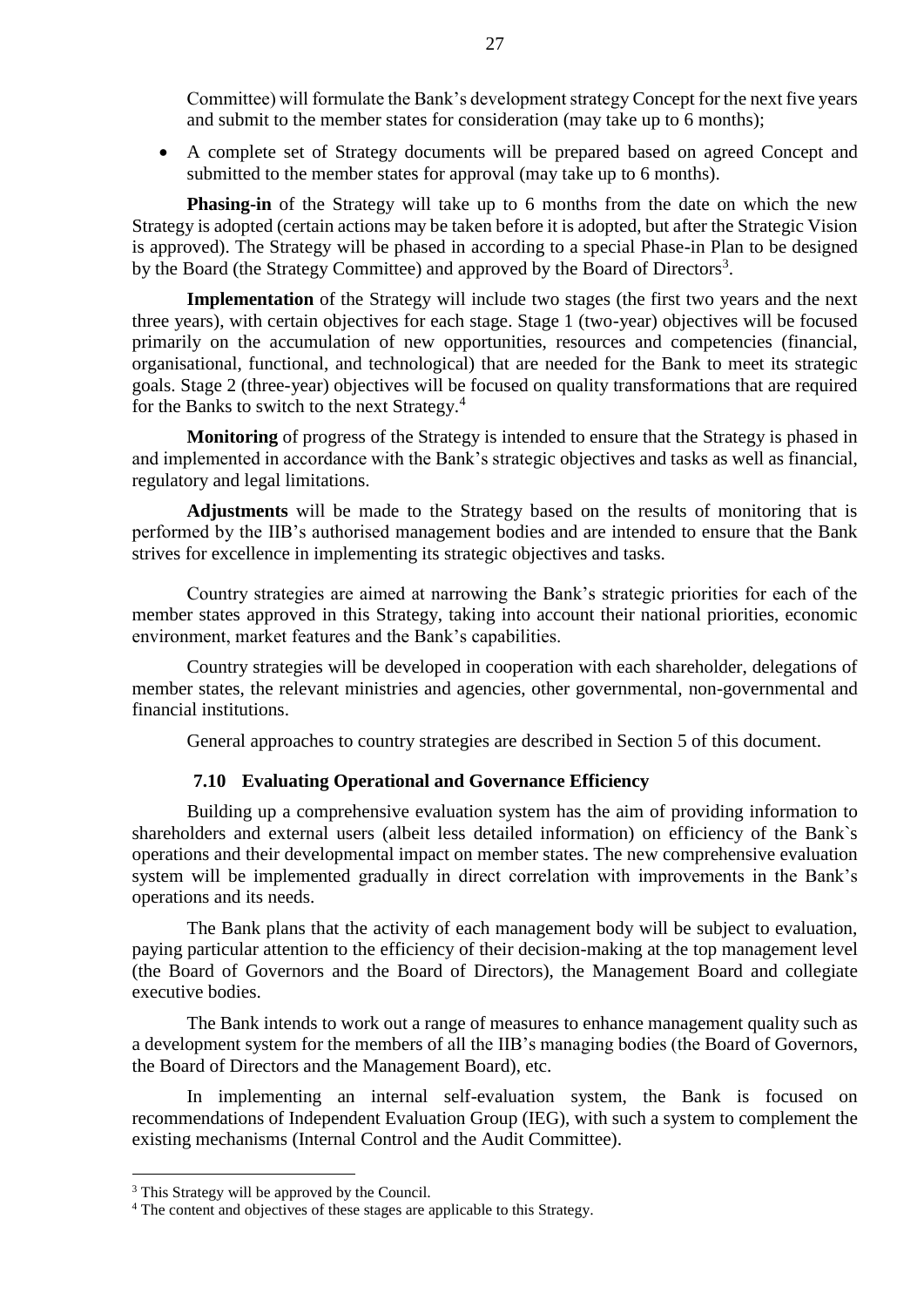### **7.11 Human Resource Management**

<span id="page-27-0"></span>Human capital is one of the Bank's strategic resources. Thus, the human resource management framework will aim to transform the corporate culture with a focus on achieving the Bank's long-term goals based on approaches that cover both corporate objectives and standards and every employee's values and beliefs through continuous learning and change analysis, creating an effective governance framework. These will take into account the Bank's three-tier corporate governance system and performance management system that will be implemented, as well as improvements in the staff incentive system.

A key prerequisite for the success of the new Strategy is to build a professional and motivated team that understands and shares the Bank's goals and objectives.

### **Learning and Development**

The Bank will implement principles of a self-educating entity, a philosophy of selfimprovement and continuous professional and individual growth, team-building culture based on the extensive knowledge, skills and experience of all employees.

Organisational (group) education is expected to become the linchpin of the Bank's new staff learning and development system. Organisational education will result in the integration of skills and best international practices into the Bank's operations and the improvement in its procedures, requirements and standards.

Since leadership culture can help to quickly and efficiently achieve the established goals, special attention will be paid to stimulating leadership potential at all management levels.

The IIB will continue exchanging experience and knowledge with other IFIs and related business units, including on a secondment basis.

## **Personnel Performance Management**

By 2022, the IIB plans to complete the transition to system-based performance management, limiting individual achievements and short-term operational success in favour of cross-functional and matrix cooperation.

The key tools of performance management will be:

- A balanced scorecard system, which is linked with the IIB`s operating model, taking into account financial performance, the external environment, internal processes, human resources and innovations;
- KPI-based management:
- Management by Objectives (MBO);
- Assessment of leadership styles and climate within teams;
- Assessment of subdivisions' performance standards;
- Assessment of personnel involvement.

#### **Staff Incentive System**

Improvements in staff incentives will be closely linked to implementing a performance management system and tailored to a 'total remuneration package' concept, which implies both material and intangible aspects and hinges on a weighted approach to the use of resources.

The Bank's staff incentive system will be aimed primarily at:

 creating an internal environment and organisational climate which should be instrumental in achieving stronger performance;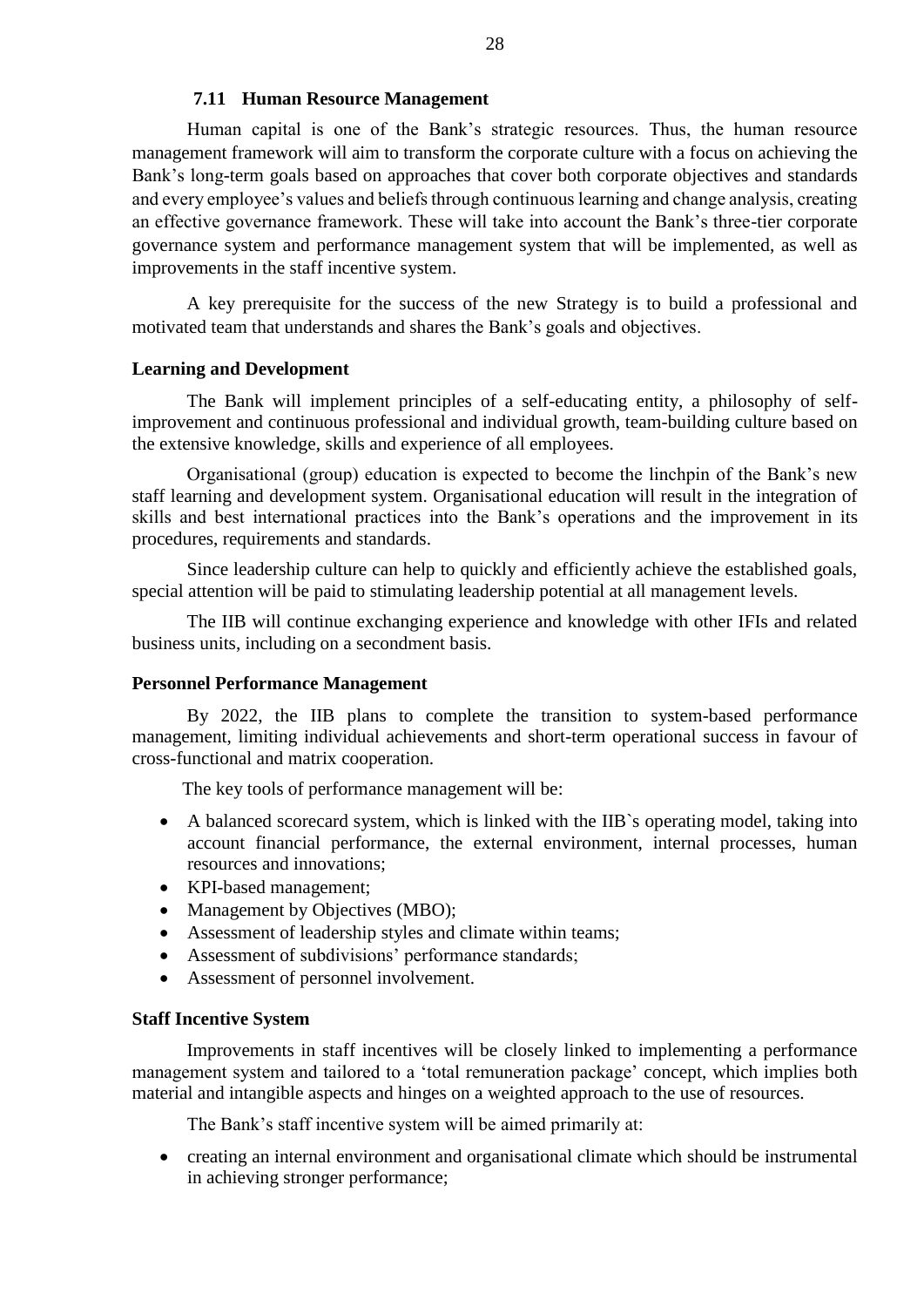- recruiting and retaining the best experts on the international labour market by way of competitive salaries, substantial privileges and fringe benefits;
- introducing a flexible remuneration system, where the most efficient employees will be granted higher remuneration;
- introducing an adequate and transparent system of short-term variable remunerations correlated with the Bank's business goals and values and calculated on the basis of operational showings for a period (no longer than one year) – the incentive is aimed at improving key operating indicators;
- introducing a long-term incentive system designed to:
	- recruit talented managers;
	- retain key employees;
	- stimulate strategic thinking;
	- strike a balance between short-term goal achievement and sustainable development.
- providing competitive and flexible privileges and fringe benefits under the Bank's Targeted Social Programmes (TSPs) that take into account the staff's cultural and age differences, address staff and family health and recreation as well as professional development needs, provide social security in case of retirement (for both age and disability reasons);
- efficient staff cost management;
- implementing best international practices in the area of remuneration management aimed at forging the reputation of an internationally recognised attractive employer.

## **7.12 Information Technology Development**

<span id="page-28-0"></span>The top-priority goal is the automation and high efficiency of business processes aimed, inter alia, at efficient operations while expanding the Bank's geographical footprint:

- implementing an automated risk management system;
- implementing a Customer relationship management system (CRM);
- further automation of key business processes, e.g. treasury positions management;
- providing improved tools for remote workplace employees:
- working out and implementing tools for cooperation between the Bank's corporate management bodies;
- boosting the performance of the collegiate bodies;
- improving communication and cooperation tools;
- evaluation of the impact of potential implementation of blockchain technology;
- upgrading IT systems in order to reduce time lags to adapt to changes in the Bank's key banking platforms.

# **7.13 Developing Corporate Social Responsibility**

<span id="page-28-1"></span>During the Strategy implementation period, the IIB will continue to phase in its corporate social responsibility (CSR) standards in keeping with the UN Global Compact Principles.

# **7.14 Best Responsible Funding Practices**

<span id="page-28-2"></span>The Bank will continue the introduction of the best international responsible funding practices that will include:

- assessment of the environmental and social impact of investment projects;
- use of Independent Accountability Mechanism tools;
- publication of a non-financial report on the basis of Global Reporting Initiative (GRI) standards (2019).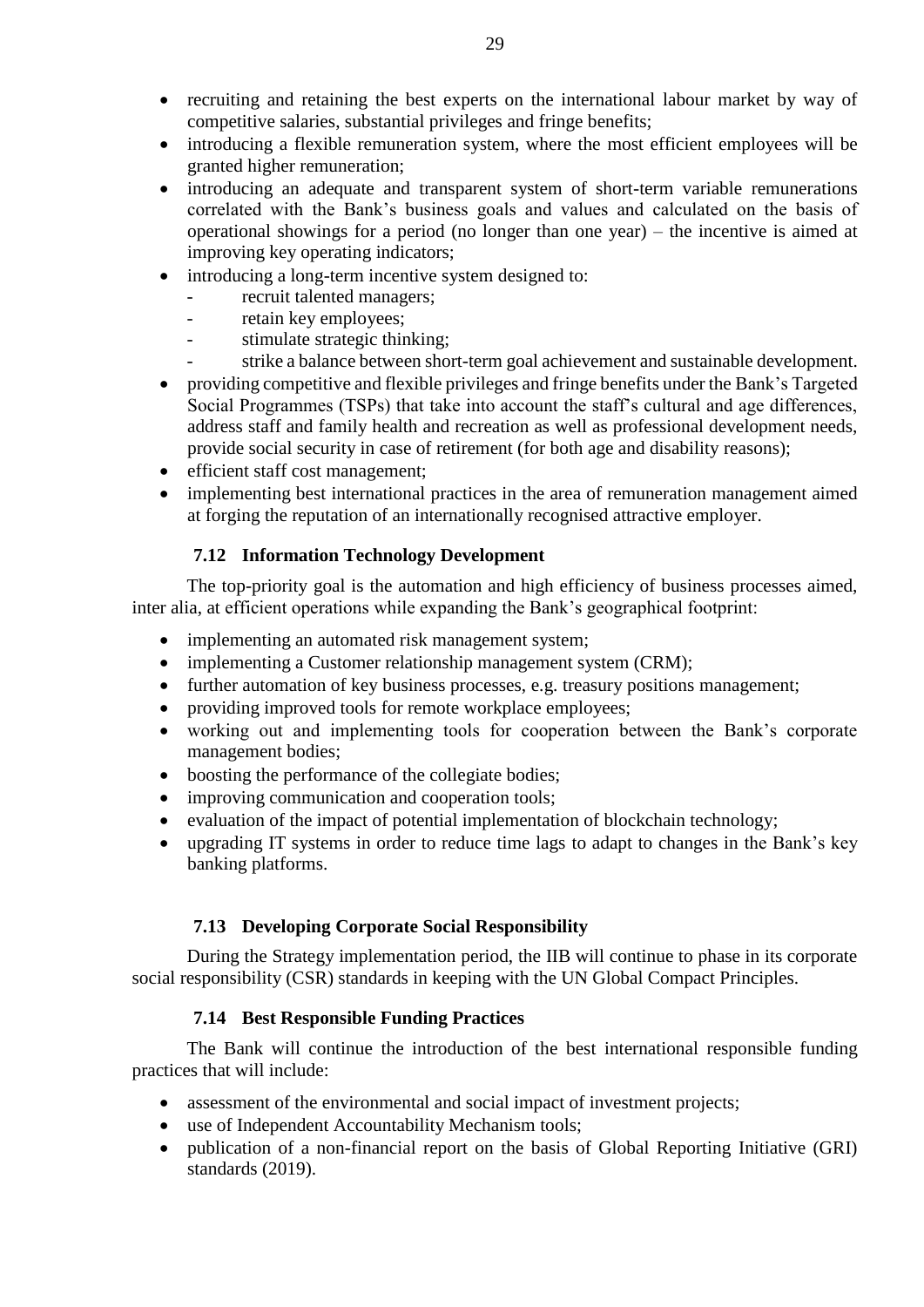The IIB will continue to participate in the UN Global Compact, including as part of local networks in a number of member states.

At the second stage of the Strategy's implementation (2020–2022), the Bank plans to join the UN Financial Initiative under its Environmental Protection Programme (UNEP FI) and in case there is a substantial share of project financing in the Bank's portfolio it will also join the Equator Principles.

Additionally, the Bank intends to arrange an ongoing exchange of experience in the area of responsible funding with leading IFIs as well as national development institutions from the member states and third countries involved.

#### **7.15 Charity and Volunteer Services**

<span id="page-29-0"></span>The Bank will continue to steadily develop its charity and volunteer service projects with the following three priorities in mind:

- supporting environmental protection initiatives in member states;
- supporting education and sciences in member states;
- supporting preservation of cultural heritage in the IIB's member states.

The Bank intends to develop its partnership for environmental protection and projects to support architectural monuments and museums in the IIB's member states with the relevant funds, national and international organisations.

Furthermore, in its cooperation with educational institutions of member states with a focus on economics, the Bank will expand on the system level its short- and long-term student internship programmes in its business units. The Bank also plans to create an experience sharing system between the IIB's employees and universities.

#### **7.16 Green Office Concept**

<span id="page-29-1"></span>The Bank will continue to work on introduction of the Green Office standards in its activities in accordance with the principles of responsible and sustainable development.

Modernization initiatives of existing building of the Bank will take advantage of advanced environmental standards applicable to materials and goods, equipment and technologies such as LEED and BREEAM. The Bank plans to assign this task to organisations specialising in the design and evaluation of concepts and solutions in the field of responsible environmental management of real estate and construction

#### <span id="page-29-2"></span>**8. Financial Modelling Results**

## **Target Scenario: Doubling Assets by 2022**

| Indicator, EUR m, %                              | 2018 | 2019  | 2020  | 2021  | 2022  |
|--------------------------------------------------|------|-------|-------|-------|-------|
| <b>Total assets</b>                              |      | 1,240 | 1,373 | 1,526 | 1,707 |
| Total assets annual growth, %                    |      | 9%    | 11%   | 11%   | 12%   |
| <b>Total loans outstanding</b>                   | 713  | 806   | 910   | 1,041 | 1,200 |
| - direct loans                                   | 321  | 363   | 409   | 468   | 540   |
| - syndicated loans                               | 356  | 403   | 455   | 521   | 600   |
| - trade-related loans                            | 36   | 40    | 45    | 52    | 60    |
| Share of loan portfolio in total assets, %       | 63%  | 65%   | 66%   | 68%   | 70%   |
| Loan portfolio annual growth, %                  | 14%  | 13%   | 13%   | 14%   | 15%   |
| Investments in funds and equity                  | 25   | 30    | 35    | 40    | 50    |
| Share of investment in equity in total assets, % | 2%   | 2%    | 3%    | 3%    | 3%    |